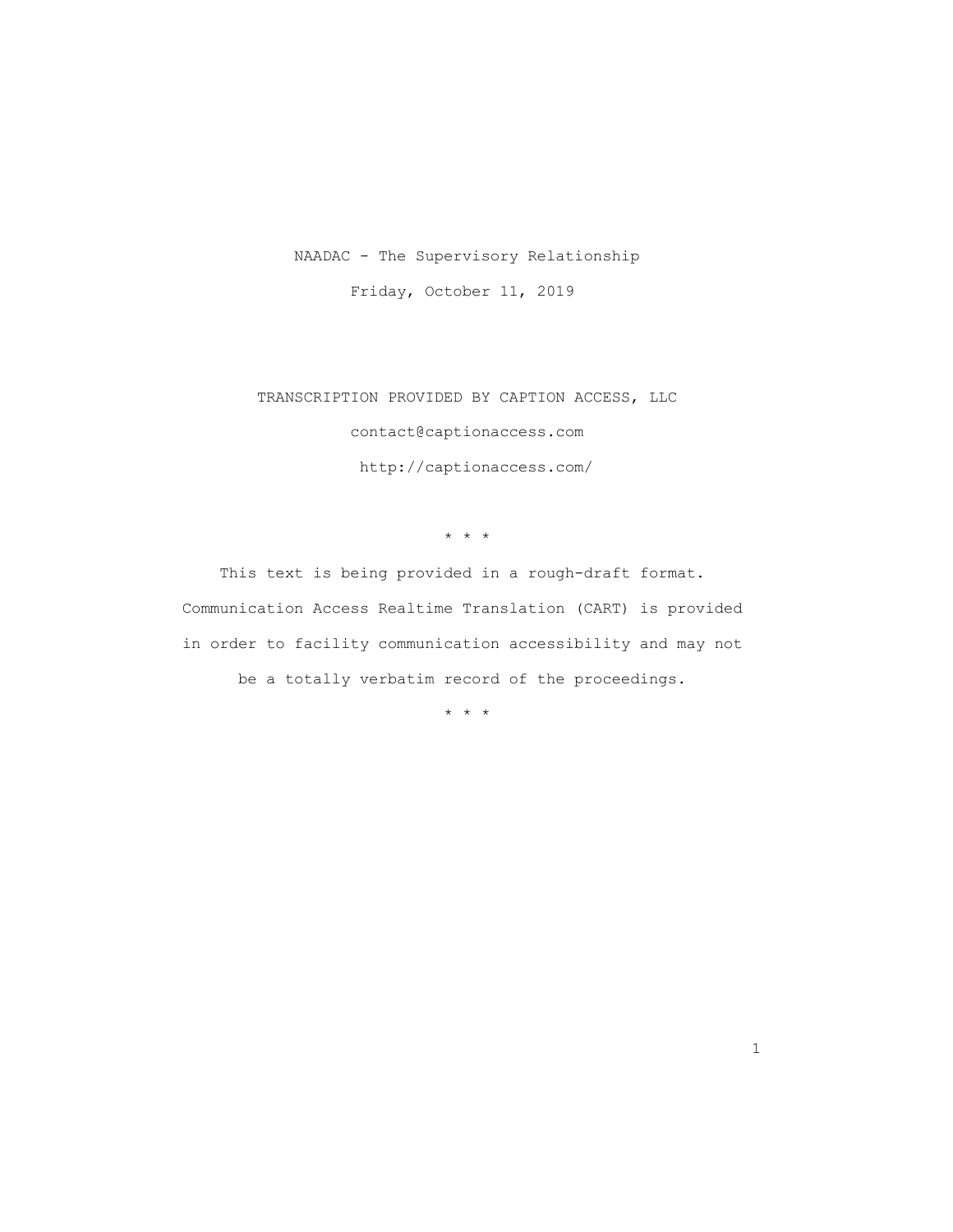>> Until the end of 2018, he served as NAADAC director of training. Dr. Durham also worked under (inaudible) under JBS international and department of defense. He also served as the executive director of the (inaudible) institute and project director of the central east technician technology center. From 2004 to 2017, Dr. Durham taught graduate courses of psychology as an adjunct professor. I am honored to present this webinar series by my director, (inaudible) and also good friend. Dr. Durham, Tom, if you're ready, I'll hand this over to you.

>> Well, thank you. Thank you very much, Samson. I went one too far. There we go. So these are the learning objectives. While these are up, I just want to say a few things, about the supervisory relationship, for one thing, it's the foundation that supports the entire process of clinical supervision. Clinical supervision involves personal variables, process issues that impact the relationship which in turn impacts the progress of the supervisee and, ultimately, client care. Contextual factors (inaudible) contribute to the multifaceted and (inaudible) of each unique supervisory relationship. There are also many pair less and as such (inaudible). Numerous studies support this by pointing to the quality of the supervisory relationship as a consistent predictor of therapeutic outcomes. This webinar will explore the numerous factors that contribute to the factors that (inaudible). Items discussed here include the

 $\overline{2}$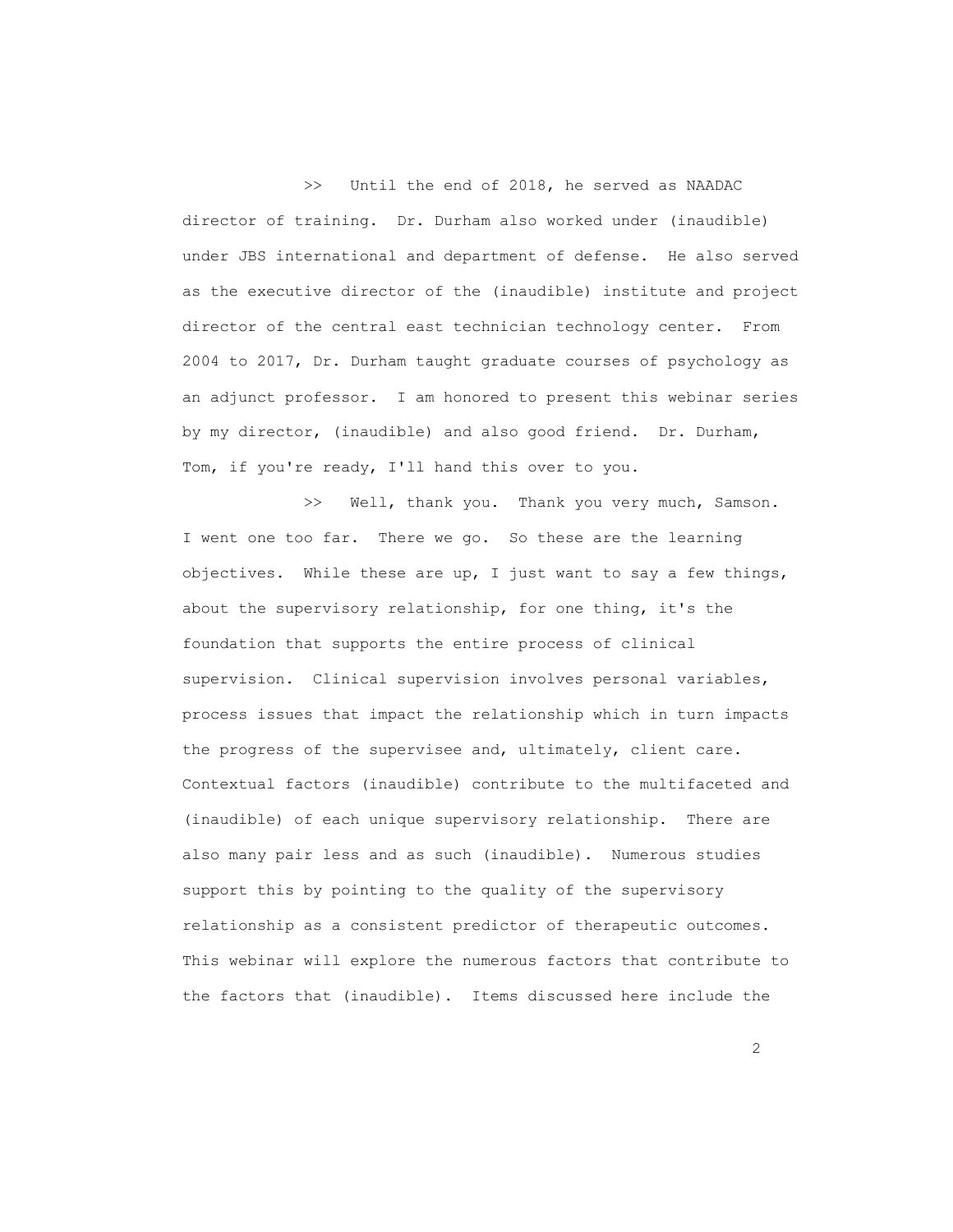(inaudible) the uniqueness of each supervisee and the uniqueness of supervision, the dynamics that typically comprise the supervisory relationship, empowerment and growth in supervision, and how cultural (inaudible) further enhances the supervisory bond. So the first thing we're going to do is a polling question. Oops, there I did it again, I went too far.

>> Thanks, Tom. The polling question asks, how would you classify your role as an addiction professional? You will see five answer options there and I'll give you 20 to 30 seconds there to answer that. In the meantime, as you are answering that question, as a reminder, in order to access the CE quiz after this webinar, make sure to view the entire training and listen for the password. This password is revealed in three separate sections. Here, I will share with you the first part of the password. Please remember, as you write down the password, it is all going to be one word, all lower case, and we will reveal it in three separate sections throughout the webinar. So the first part of your password is the color orange. Again, That's

(for the hearing impaired please email ce@naadac.org for CE Quiz password assistance). Of course, if you have questions for our presenter, make sure you put them in the question box and the presenter will address them in the live Q and A or they will be answered in the next week or two. 95 percent of you responded and I will send it back to Tom.

>> Okay. Thank you. I am glad to see at least a

<u>3</u> and the state of the state of the state of the state of the state of the state of the state of the state of the state of the state of the state of the state of the state of the state of the state of the state of the st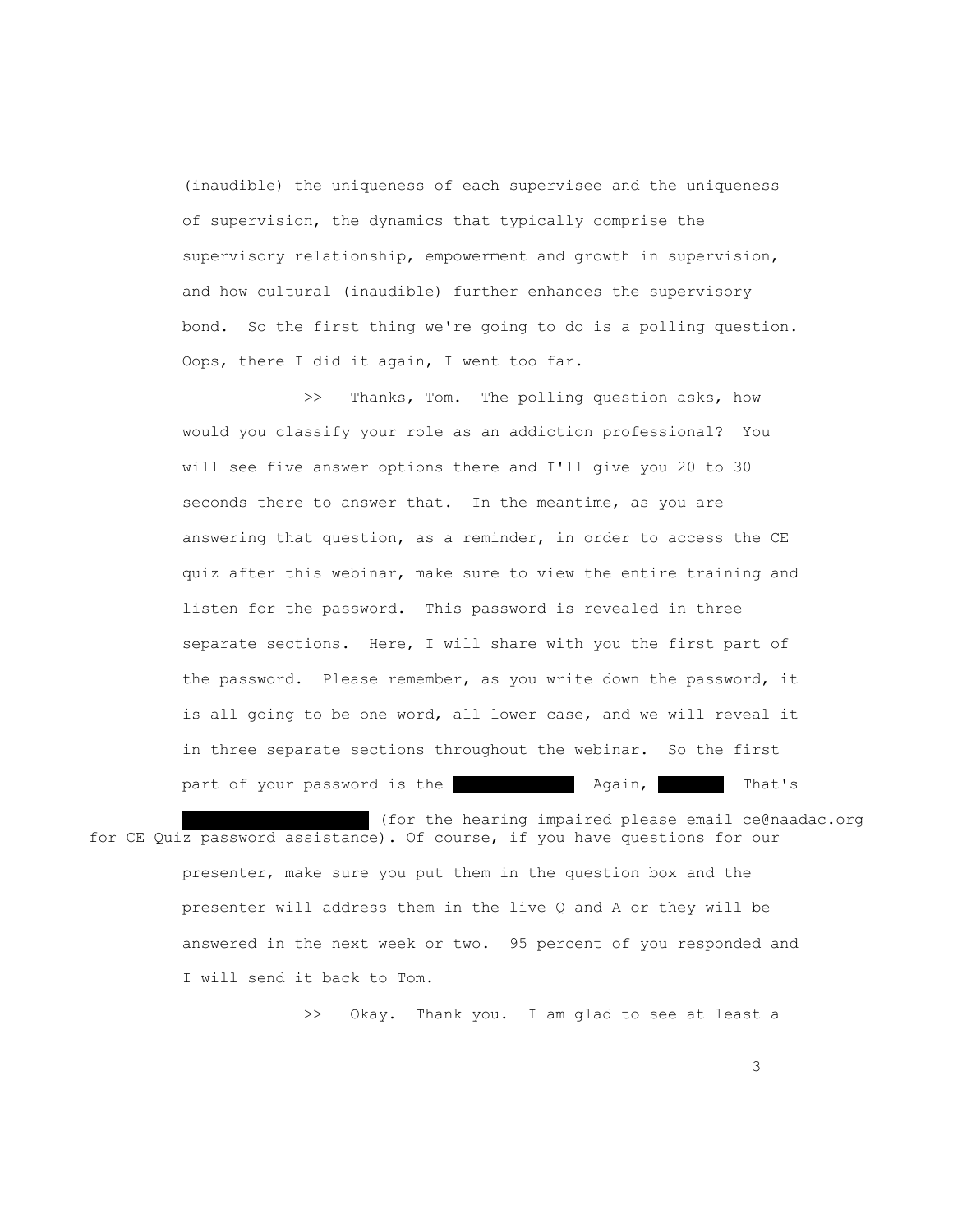third of you are not doing clinical supervision. 33 percent are counselors or therapist. I think it's great that you're taking this webinar. That means you're interested in moving forward in your career and moving towards clinical supervision. Wonderful. So we will move ahead here. Okay. There, I did it again. There's a delay here on my end, so I sometimes think it didn't go and I do it twice. Sorry about that. Okay. Let's take a look at this first slide, about the supervisory alliance. First of all, as in psychotherapy and counseling, a good working relationship or bond must be established as an early step in clinical supervision. A supportive, encouraging, and helpful atmosphere fosterers (inaudible). The supervisory bond, however, can lead to (inaudible) attachment, compulsive self-reliance and compulsive care-giving. (Inaudible) these may involve with certain supervisees and to be mindful as a way to conceptualize problematic bonding in supervision. We're going to talk about some of these as we go along. Establish and maintaining a good connection with a supervisee is one of the most important elements in the supervisory process. Such collaboration is essential in the establishment of trust and safety increase comfort for both the supervisor and supervisee that ultimately lead to self-discovery, increased self-efficacy, greater self-knowledge, and self-identification for internal resources for change. For those of you that have been changed in motivational interviewing,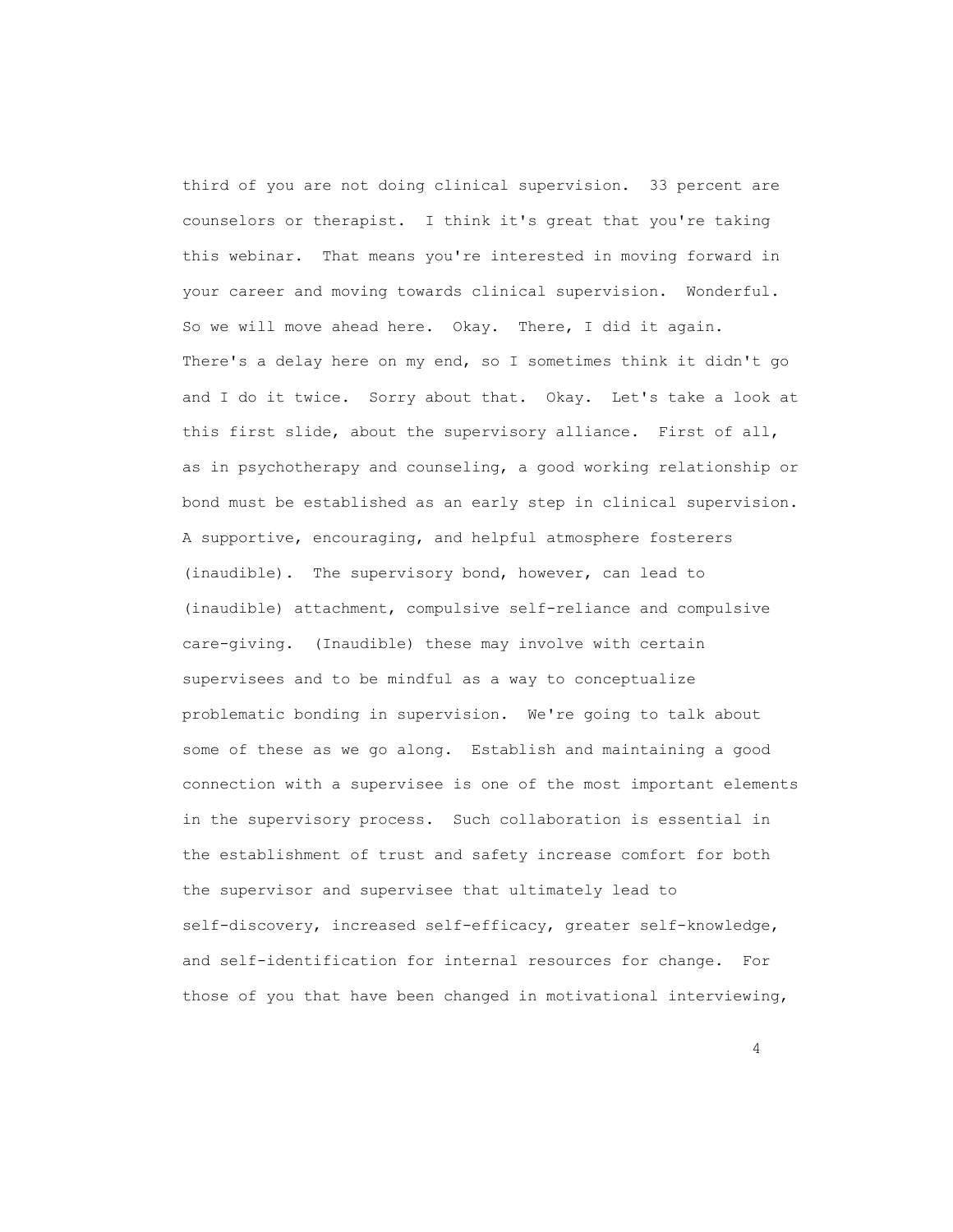that may sound very familiar. Also, supervisee engagement is essential to developing collaboration. Collaboration is a significant byproduct of a supervisory alliance can be described as a mutual connection that leads to coordinated effort towards goal setting or problem solving. Collaboration also increases the quality of attention and compassion in the supervisory relationship, necessary components in the process of change. Collaboration also requires a sharing of influence, resources, and power, resulting in a partnership for change with common goal toward effective client care. By building a collaborative relationship, the supervisor is essentially working side by side with the supervisee, and for many, this requires a shift in approach and a willingness to let go of their power and authority. We're going to be talking about that a little later. The potential result, however, is a collaborative bond that builds the effective clinical alliance between supervisor and supervisee while increasing effectiveness and work with clientele through the pooling of ideas and solutions. It seems reasonable to assume that strong supervisory relationships lead to strong clinical relationships, as it says at the bottom of the slide. This has been supported by empirical studies -- and by the way, I will cite some references throughout. They're all listed in my list of references at the end of this presentation. I know you all have access to download these slides, so you'll have access to that

the contract of the contract of the contract of the contract of the contract of the contract of the contract of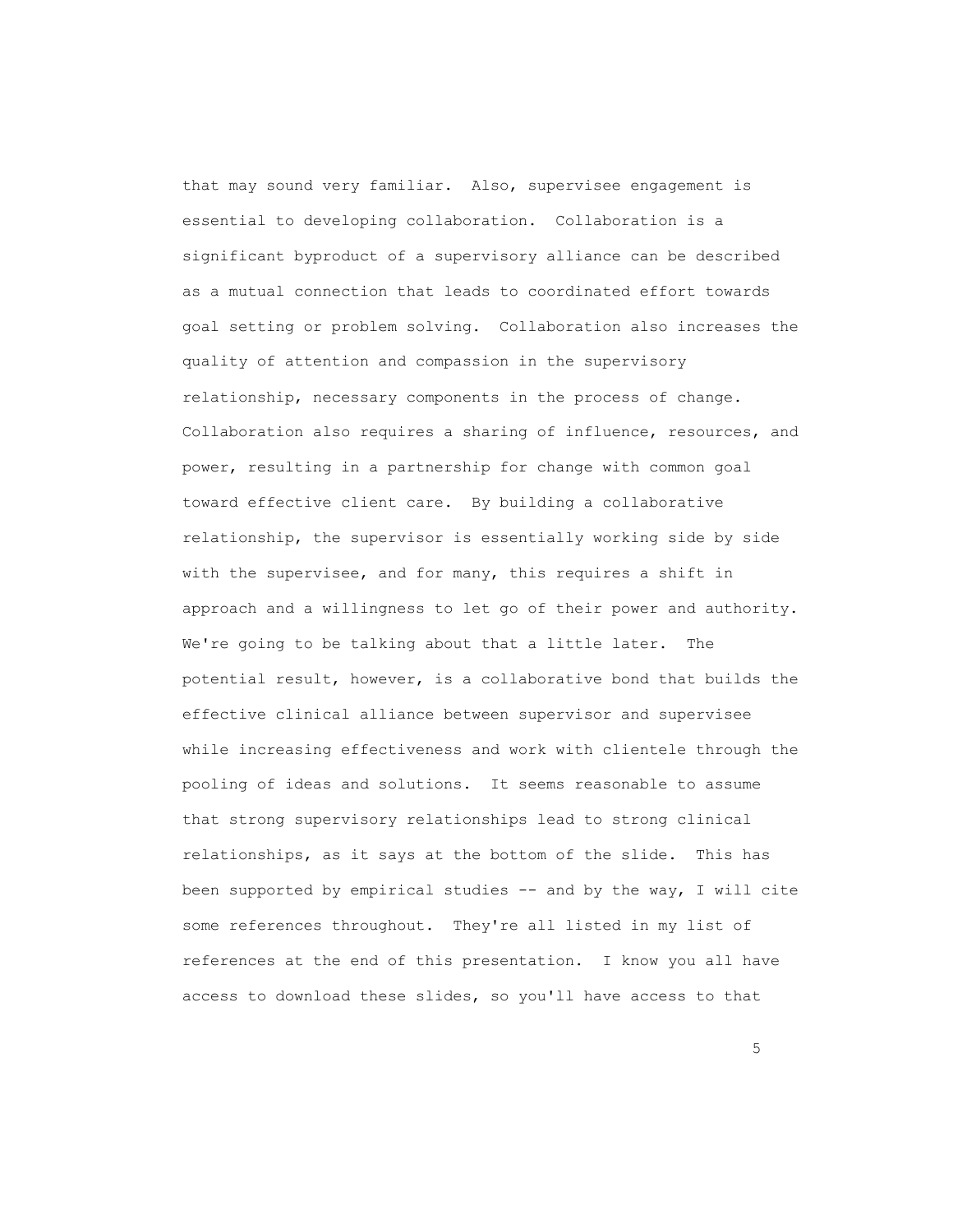later. A lot of the information, for instance, comes from a book by Gerald Cory and associates published in 2010 called "Clinical Supervision and the Helping Profession. And he said -- and this is a quote out of there -- "the quality of the supervisory relationship is one of the key components of determining outcomes which is also true for the client/therapist relationship." Another study have a text called the Fundamentals of Clinical Supervision, most recent edition in 2018, and they found other studies have supported (inaudible) and this occurs in both clinical relationships as well as the supervisory relationships. That's one of those parallels that I mentioned. The establishment of a (inaudible) trust and collaboration is rewarding to both the supervisee and supervisor. The development of such alliance is often preceded by a mutual agreement regarding the goals and expectations for supervision. When appropriate, a negotiated agreement or contract may be necessary to maximize the probability of congruence in goals and expectations for supervision. The process of negotiation allows the two individuals to gain (inaudible) clarity of all (inaudible) and increases the possibility of an effective collaborative alliance. You see the quote at the bottom of the slide here by Margaret Wheatley, I crave companions, not competitives, meaning everyone's on the same page, everyone's working together, and there's no competition between members. You know, something we often struggle with in

entrante de la construction de la construction de la construction de la construction de la construction de la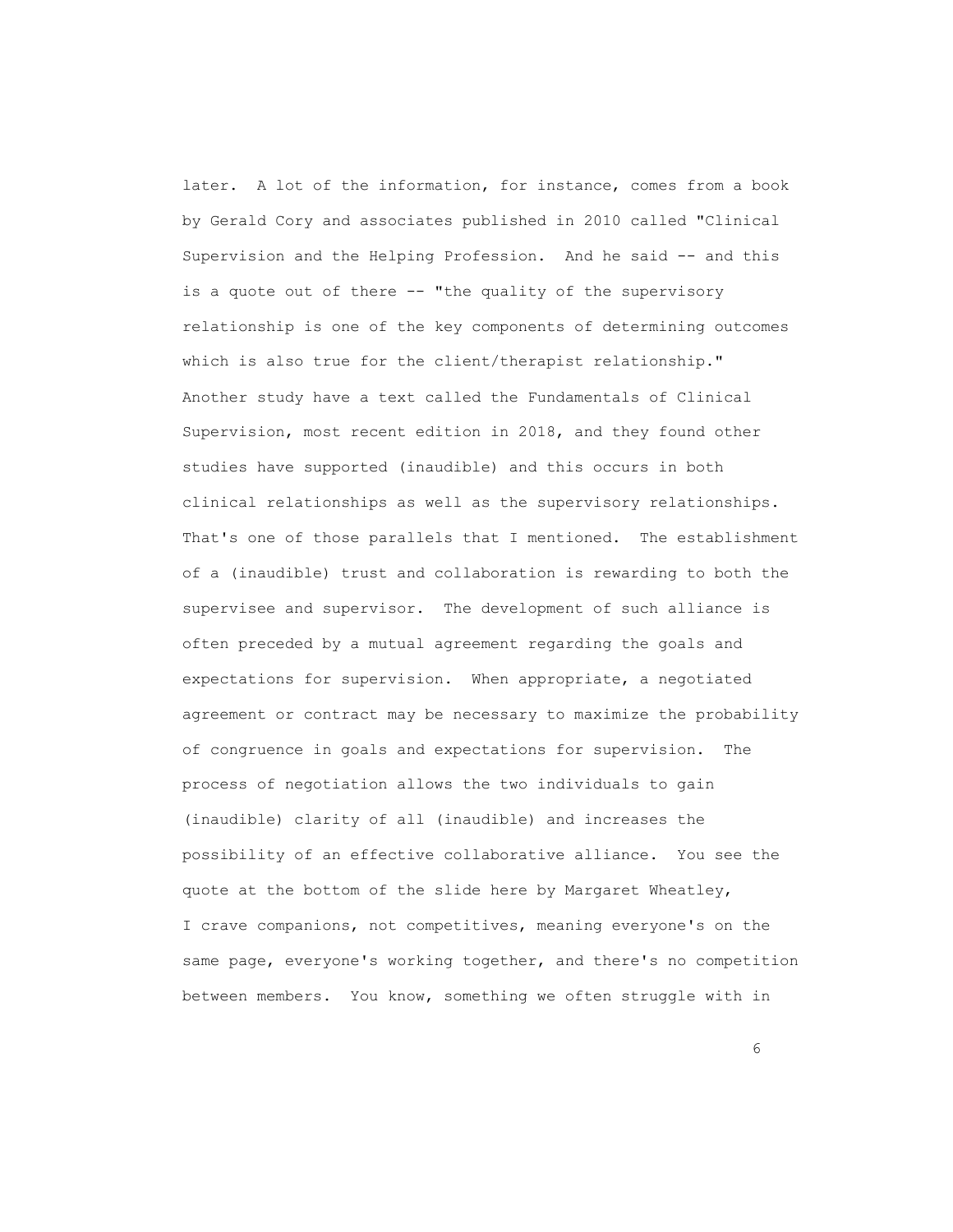work groups, but certainly if everyone's on the same page and moving towards the kind of relationship building that we're talking about here, this kind of atmosphere can be created. So as it says here, an alliance will provide the means for many different factors. The most advantageous aspect for a strong supervisee/supervisor (inaudible) is the establishment of an atmosphere of trust that encourages a safe environment, openness, honest self-disclosure, I would say proper and appropriate self-disclosure, the (inaudible) of transference and countertransference, which we're going to talk about in a little while, gaining cultural humility, which we will also talk about in more detail, and establishment of appropriate relationship boundaries. Such a coalition leads to an increase to the bond of the supervisor and supervisee, thus leading to a working collaboration that has the positive essential of professional growth for the supervisee and ongoing effective treatment for clients. Okay. We have another polling question.

>> Thanks, Tom. Everyone, you will get another opportunity here to interact with your presenter. I am going to go ahead and launch this poll. And it gives you two answer options. The question is, which of the following do you place more importance on in your role of clinical supervisor? Again, you'll see two option answers there and we'll give you about 10 to 20 seconds to respond. Great. Thank you guys for this. 90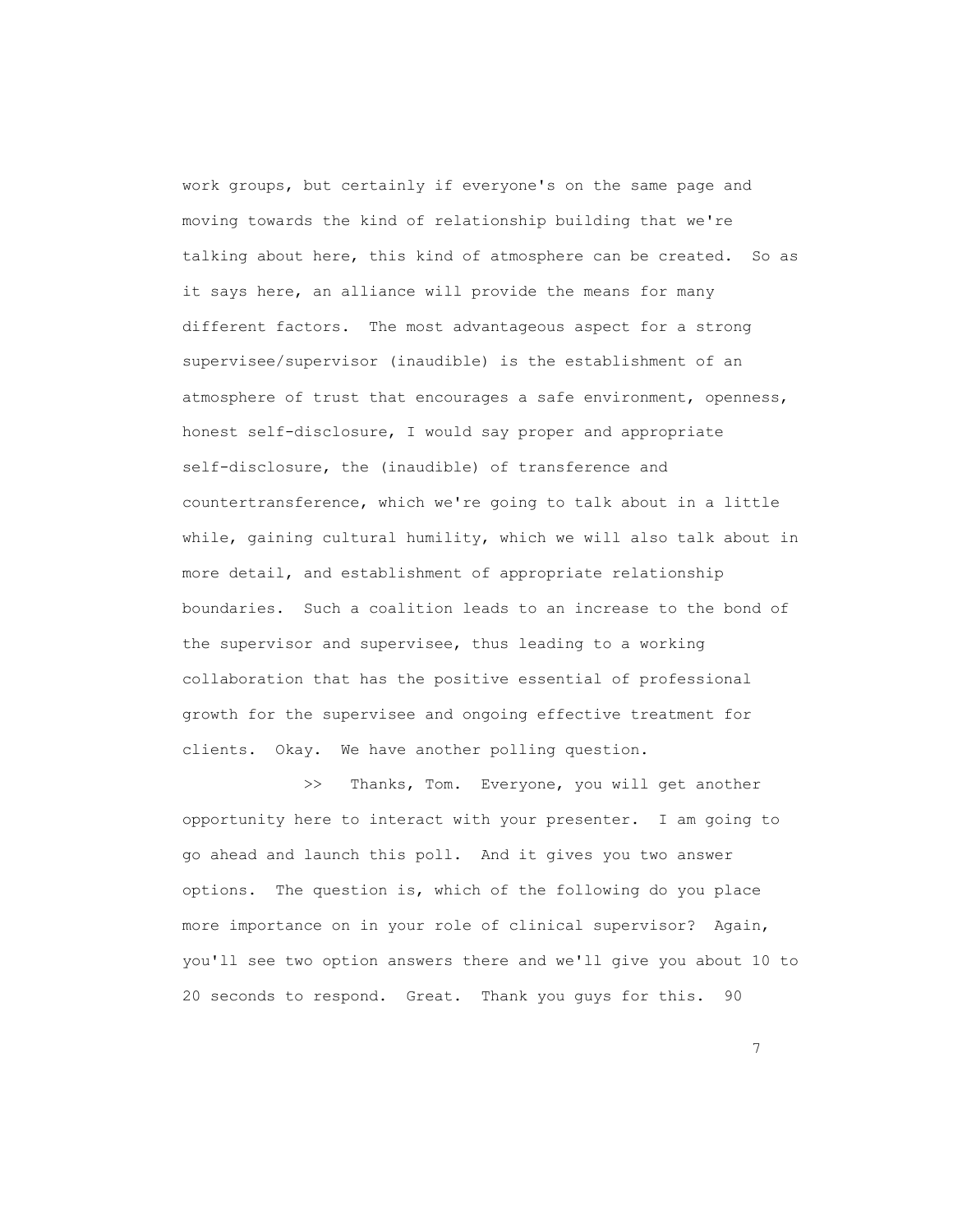percent of you have already answered. We'll go ahead and close the poll now and I will share the results and turn this back over to Tom. Just as a reminder, if you have any questions for presenter, please make sure to send them in the questions box that you'll see in the Go To Webinar control panel.

 >> Okay. Good. I like that answer. (Inaudible) it looks like overwhelmingly most of you agree that promoting growth and development of the supervisee is the most important factor. So good job. I agree. Okay. There we go again. Okay. We're going to talk about -- as I said, we're going to bring these topics up. So I want to mention that the supervisory relationship is often referred to as the supervisory triad, it's a multiperson relationship comprised of the client, the counselor, and the supervisor. This occurs since the client is always present in the supervisory relationship, figuratively if not literally. The addition of this third party introduces an interpersonal triangle which is a dynamic (inaudible) that a coalition of any two of the three will be formed. This dynamic underscores the complexity of the supervisory system. Also, each of the three systems involved influence the other two. One dynamic that transpires as a component of the supervisory triad is the phenomenon known as parallel process. This typically occurs when a supervisee relates to the supervisor in a way that replicates the (inaudible). Some supervisors, especially those trained in psychodynamic approach to

<u>and the state of the state of the state of the state of the state of the state of the state of the state of th</u>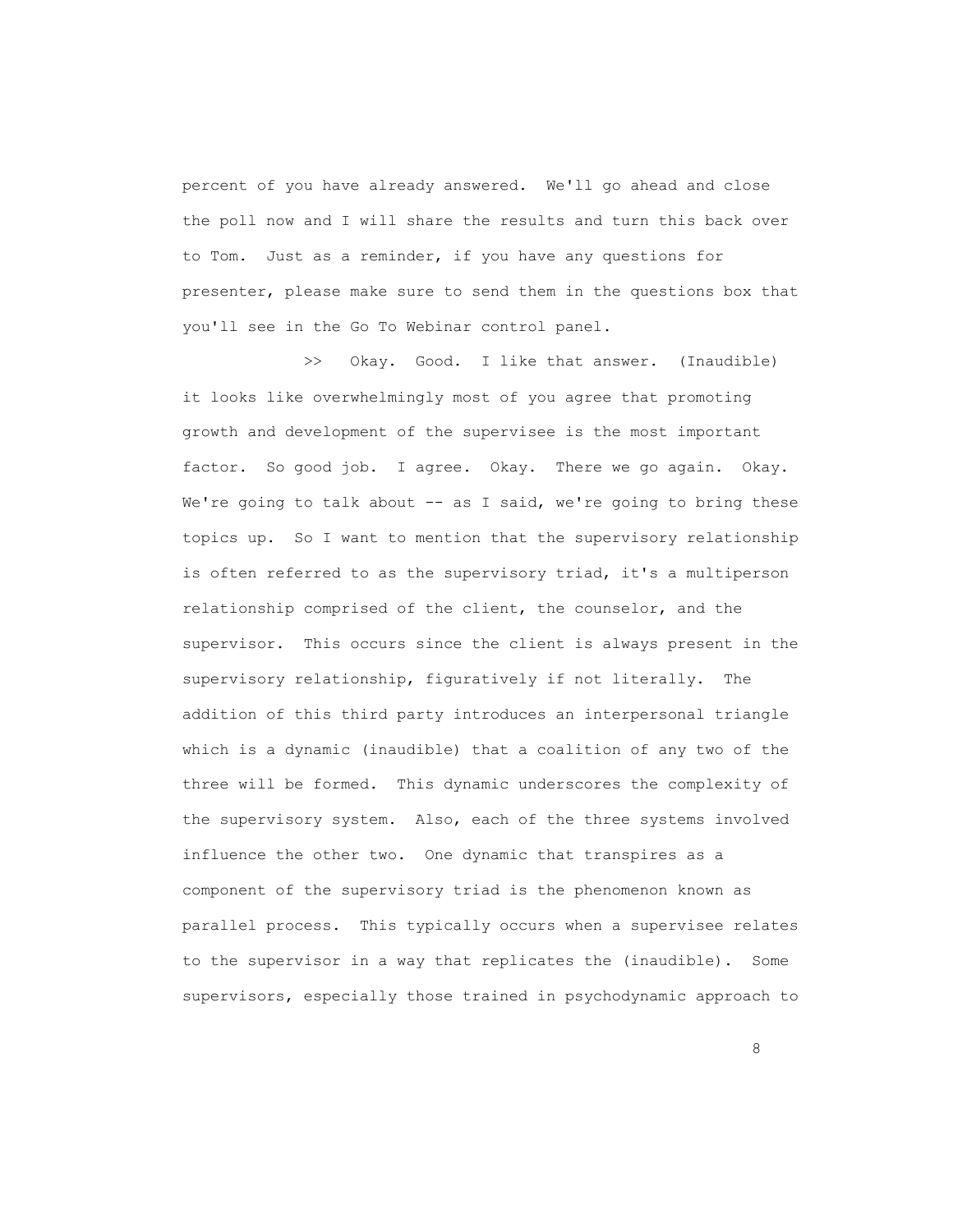therapy expect parallels to occur in the supervisory relationship and see them as parallel reenactments of significant psychic events. A strong -- and of course I'm talking about the last two bullets. Now we're going to move to the top two. A strong supervisory bond, however, has also potential risks. One dynamic that may come into play with this relationship is transference. In a clinical relationship, that may occur when a client shifts unconscious feelings or thoughts towards the counselor. In supervision this can occur when the supervisor transfers similar thoughts or feelings towards the supervisor. A supervisee, for example, may idealize their supervisor who has provided much help and support for the supervisee. This is more likely to occur when the supervisee is experiencing feelings of insecurity and/or incompetence. Of course the opposite can also occur. If a supervisee has unresolved authority issues and plays these out with much resistance in the supervisory relationship. Such a negative transference can be more difficult to productively address in supervision due to the potential consequences regarding the supervisory relationship and the supervisee development. With regards to countertransference, another significant dynamic, both in this clinical and the supervisory relationships, it's simply the reaction one may have toward another person that may interfere with their objectivity. Supervisors must be aware of the occurrence of their own countertransference toward a supervisee

en de la construction de la construction de la construction de la construction de la construction de la constr<br>1990 : la construction de la construction de la construction de la construction de la construction de la const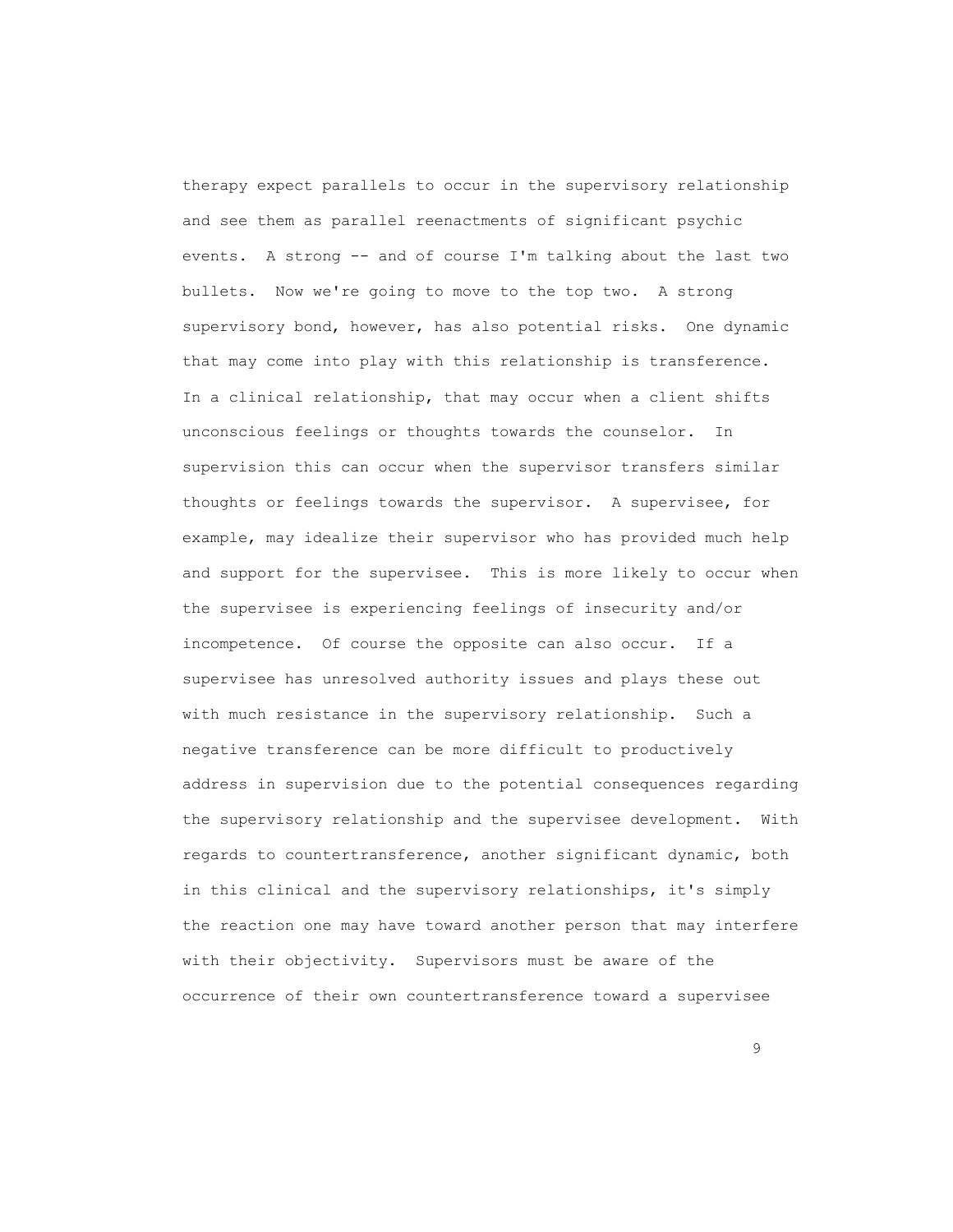and be alerted to when a supervisee experiences countertransference towards a client. A supervisor's unresolved personal issues can be triggered in their interactions with supervisees. Examples include impatience with a supervisee, unresolved attitudes towards a supervisee, unresolved prejudicial thoughts relating to issues of cultural humility, or simply disliking a supervisee. It is incumbent on supervisors to be aware of their own countertransference and discuss their reactions in their own supervision. And yes, every supervisor should have their own supervision. Countertransference is very common in supervision, very common in clinical relationships as well. The important thing is to be aware of when they're happening. I had mentioned Bernard and Goodyear, in their text, they outline four possible explanations for the occurrence of (inaudible). These are summarized -- these four are summarized as follows. Number one, through identification with clients, a supervisee produces reactions to their supervisor that they experience with clients. Number two, the parallel represents an impasse in the therapeutic relationship. Number three, the parallel represents a problem or part of a problem that the supervisee shares with the client. Or number four, the supervisee is learning, or professional growth, problems in supervision, there is learning problems or professional growth problems parallel certain aspects of the client's problems. It's important to note that parallel process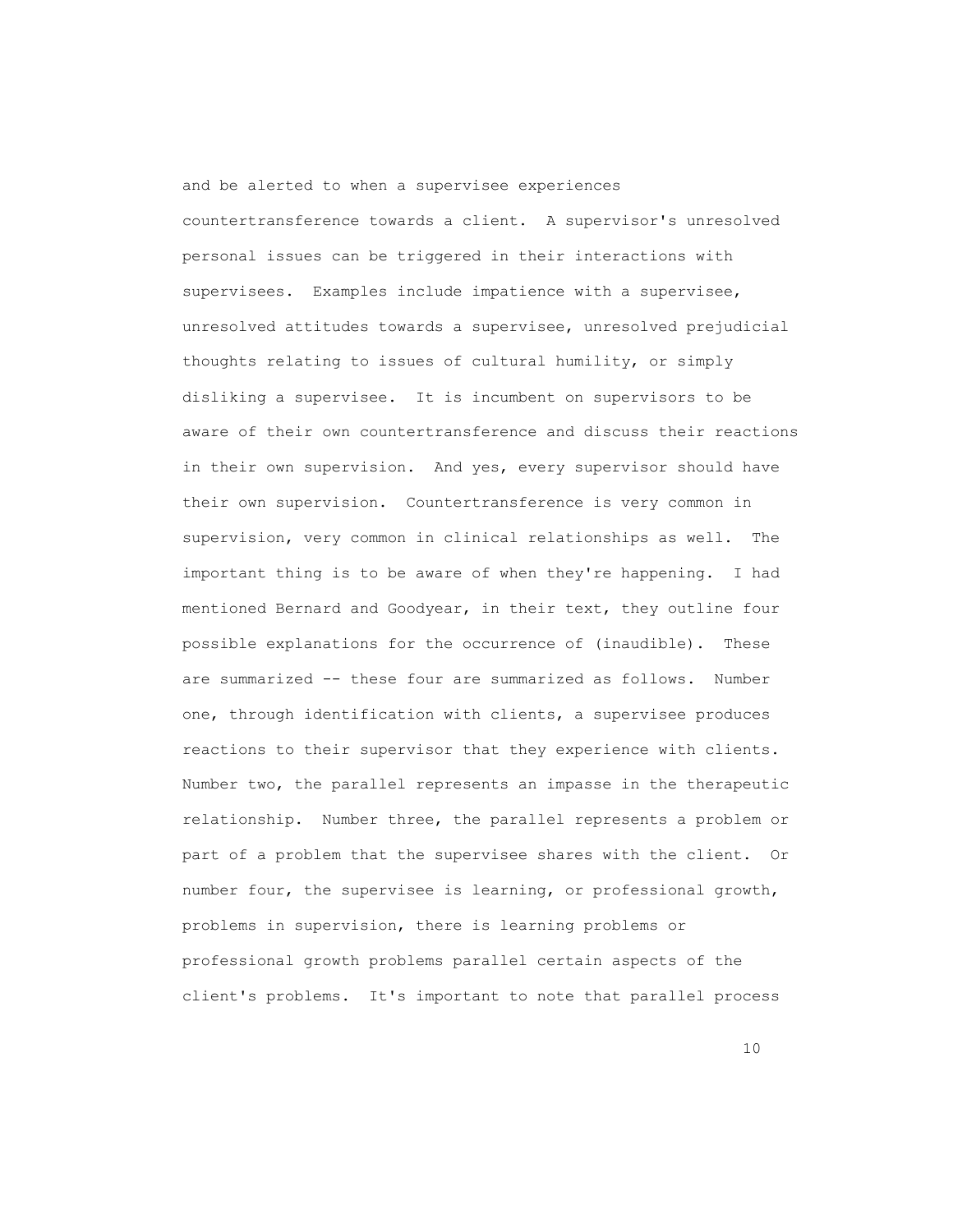often occurs in reverse as downward parallel process when the supervisee begins to take on behaviors and attitudes of the supervisor in their communication with clients. For instance, modeling professional behavior by the supervisor influences, and thus parallels, behavior exhibited by the supervisee toward the client. For many supervisees, this downward parallel process can be a significant factor in learning and professional growth. Similar to parallel process is the concept of isomorphism. It occurs when one system is influenced or is influenced by another system. Known as (inaudible), this constant and bidirectional influence involves two systems having mutual influence on each other at an interrelational level. An example of isomorphism is when a supervisor relates to a supervisee in a way that he or she knows best as a therapist. Emphasizing this point is that - sometimes I have this on a slide. There's not a separate slide, but bear with me here. Listen to this. Supervision may look like therapy, not because the supervisor is doing therapy but because the therapist is doing supervision. One approach a supervisor can take to empower those being led while establishing a strong collaborative alliance is motivational interviewing. Kind of outlined here on this slide. Originally created as an effective approach in establishing collaboration with clients, motivational interviewing has been quite effective in (inaudible) internal resources for growth as professionals. MI is an approach that has

11 and 12 and 13 and 13 and 14 and 14 and 14 and 14 and 15 and 16 and 17 and 17 and 17 and 17 and 17 and 17 an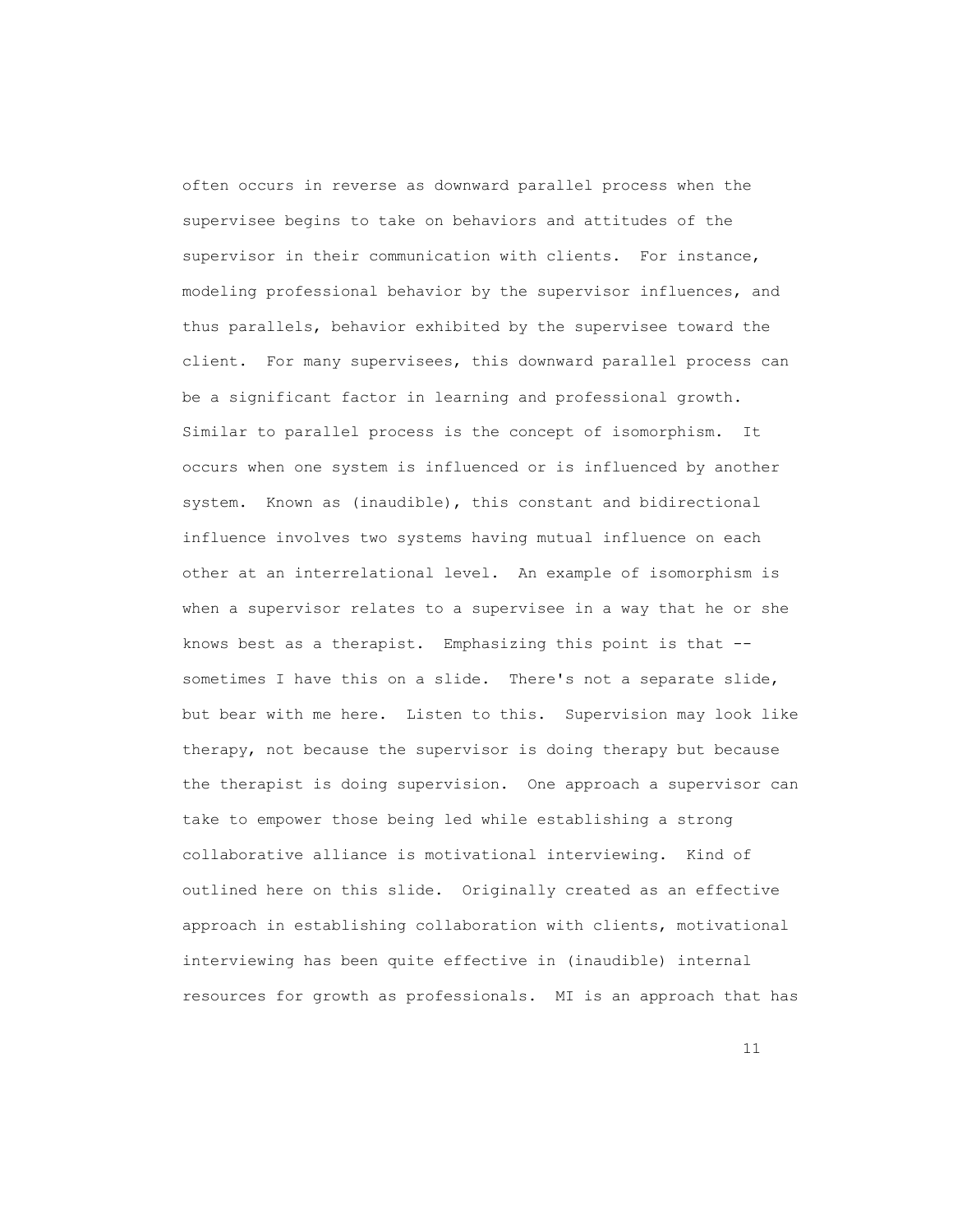the potential of building trust, increasing comfort, and enhancing self-motivation for the supervisee and an empowering and growth-enhancing relationship. It's important to note that empowerment and growth as discussed here are dynamics to reduce the possibility of resistance in a supervisory relationship. While developing a collaborative alliance in supervision, the astute supervisor will avoid both labeling the supervisee and getting hooked into power struggles, or avoid countertransference that we talked about with one of the previous slides. Instead, the supervisor, quote/unquote, rolls with resistance while reframing information, a listening self-motivational statements and emphasizing personal choice. And the reference for this is Bill Miller, whose latest book on motivational interviewing, or one of his latest books on motivational interviewing published in 2012. Recognizing the supervisee's level of self-confidence and approaching them accordingly can go a long way in developing a trusting relationship and minimize resistance. And Samson has a message. Samson, are you there?

>> Yes, thanks, Tom. So, everyone, as a reminder, in order to access the CE quiz, after this webinar, please view the entire training and listen for the password. As we've discussed a couple of times, this password will be revealed in three separate sections. However, when you use it to access the CE quiz, it will be entered as one word, all lower case. Here I

12 and 22 and 23 and 24 and 25 and 26 and 26 and 26 and 26 and 26 and 26 and 26 and 26 and 26 and 26 and 26 and 26 and 26 and 26 and 26 and 26 and 26 and 26 and 26 and 26 and 26 and 26 and 26 and 26 and 26 and 26 and 26 an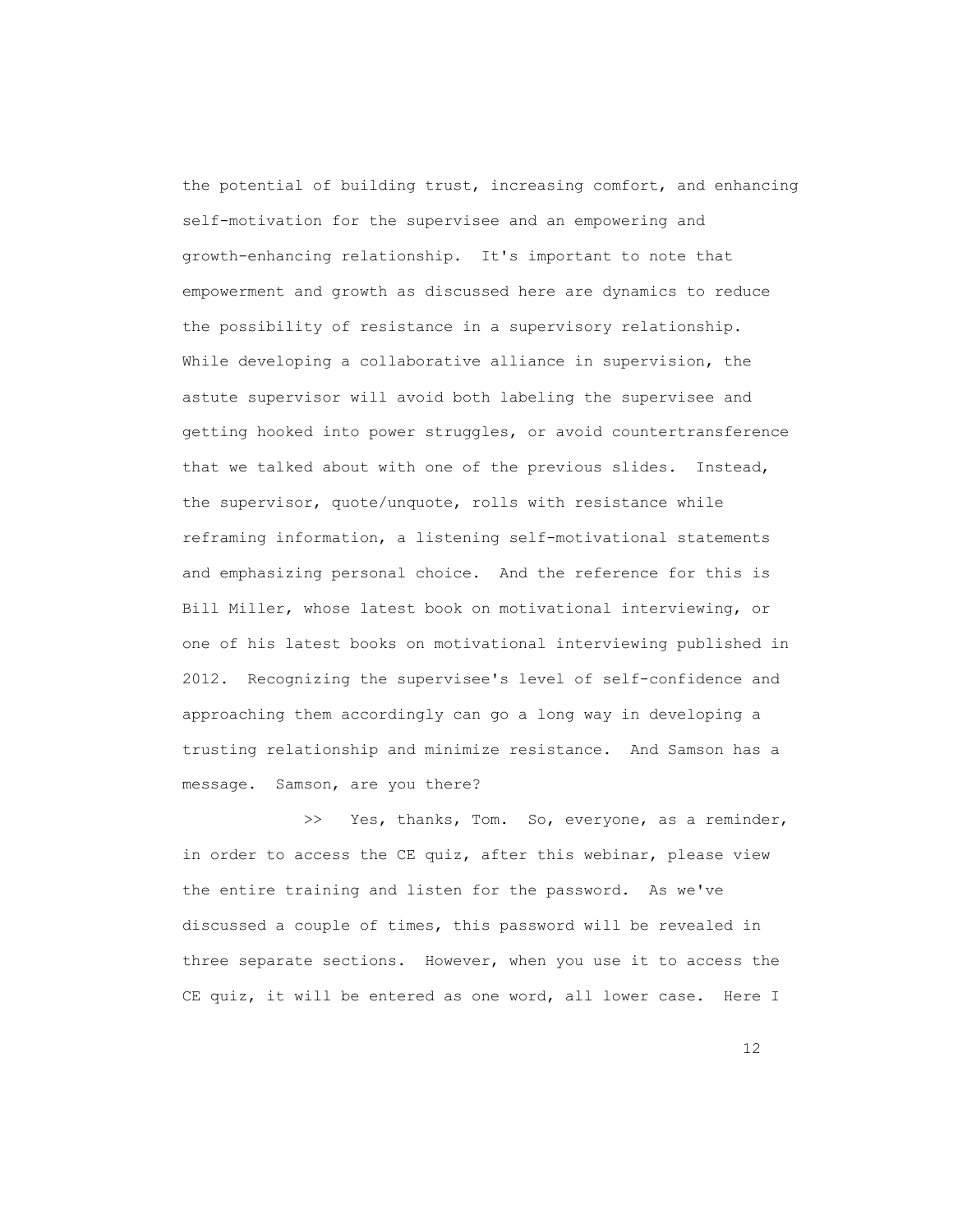will share with you the second part of your password. The second part is the insect in again, including the hearing impaired please email ce@naadac.org for CE Quiz password assistance). And, of course, if you have any questions for our presenter, please make sure to send them into the question box and our presenter will answer them in the order in which they were received during our live Q and A. And if we don't have time, your questions will be answered on a Q and A document posted on our website in about a week or so. Now I'll go ahead and turn this back over to Tom.

> >> Okay. Let's talk a little bit about conflicts. The supervisor alliance is not without conflict. In their text on fundamentals of clinical supervision, Bernard and Goodyear discuss various types of conflict that occur in a supervisory relationship. And I'm going to read a brief overview of this material that came from the text. Four points here. Number one, conflict is inevitable. And is often necessary in strengthening the working alliance between supervisor and supervisee. You know, when I hear that, you know, conflict is inevitable, of course it also reminds me of the stages a group will go through. You know, the forming, storming, and then norming. And we have to get through storming to get to norming. So conflict is inevitable and it's sometimes positive to be able to work through that conflict. It says on the slide there, conflict strengthens relationships. Number two, role ambiguous can result in conflict when there is uncertainty regarding role expectations for supervision -- or for

13<sup>3</sup>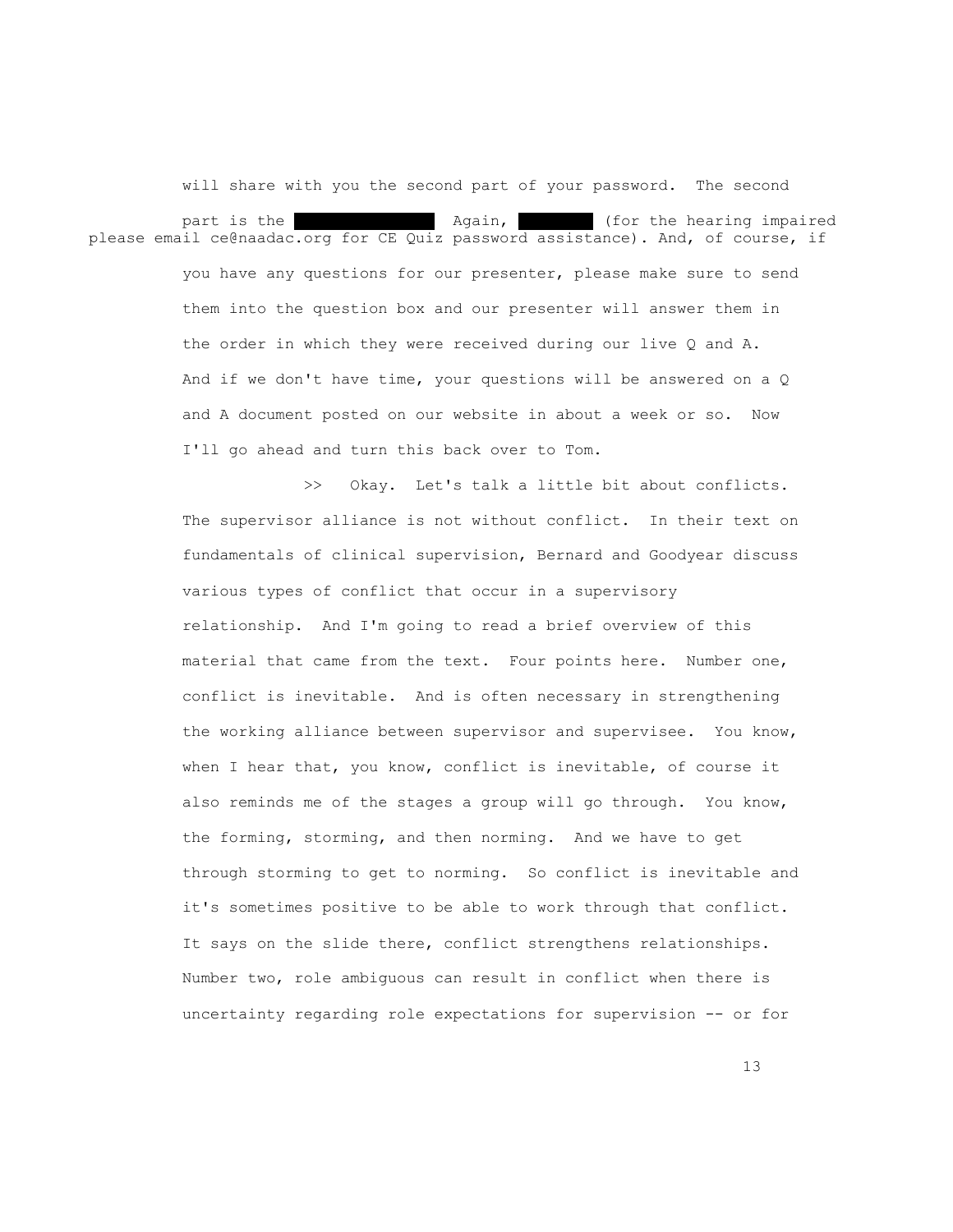the supervisee in supervision. So it's important to be really clear, you know, what your role is, what the supervisee's role is, and what the relationship is all b-what the expectations are. Number three, role conflict occurs when the supervisee is expected to either engage in two or more roles that require inconsistency in behavior or a role that is incongruent with that of his or her value system or personal judgment. Number four, dual relationships in clinical supervision vary in their degree of harm to the supervisee and client. They can also be a source of conflict and lead to role diffusion. It's inevitable that supervisors take on roles with competing goals, such as the role of evaluator and the role of the trainer/mentor, and therefore must remain alert to the possibility of conflict. An example of this is a supervisor may have the role of evaluating - administrative role of evaluating the supervisee. Or maybe the one who does the performance review at the end of the year or who's responsible for a pay raise, that sort of thing. But on the other hand you're trying to build this working alliance and there sometimes is a conflict between the role of the evaluator and the role of what I would call the mentor. And therefore, you know, the supervisor must remain alert to the possibility of conflict. Boundaries and unethical roles that fall outside of the role of supervision will be addressed more thoroughly in an upcoming webinar that I will be doing in November on ethics. Moving on.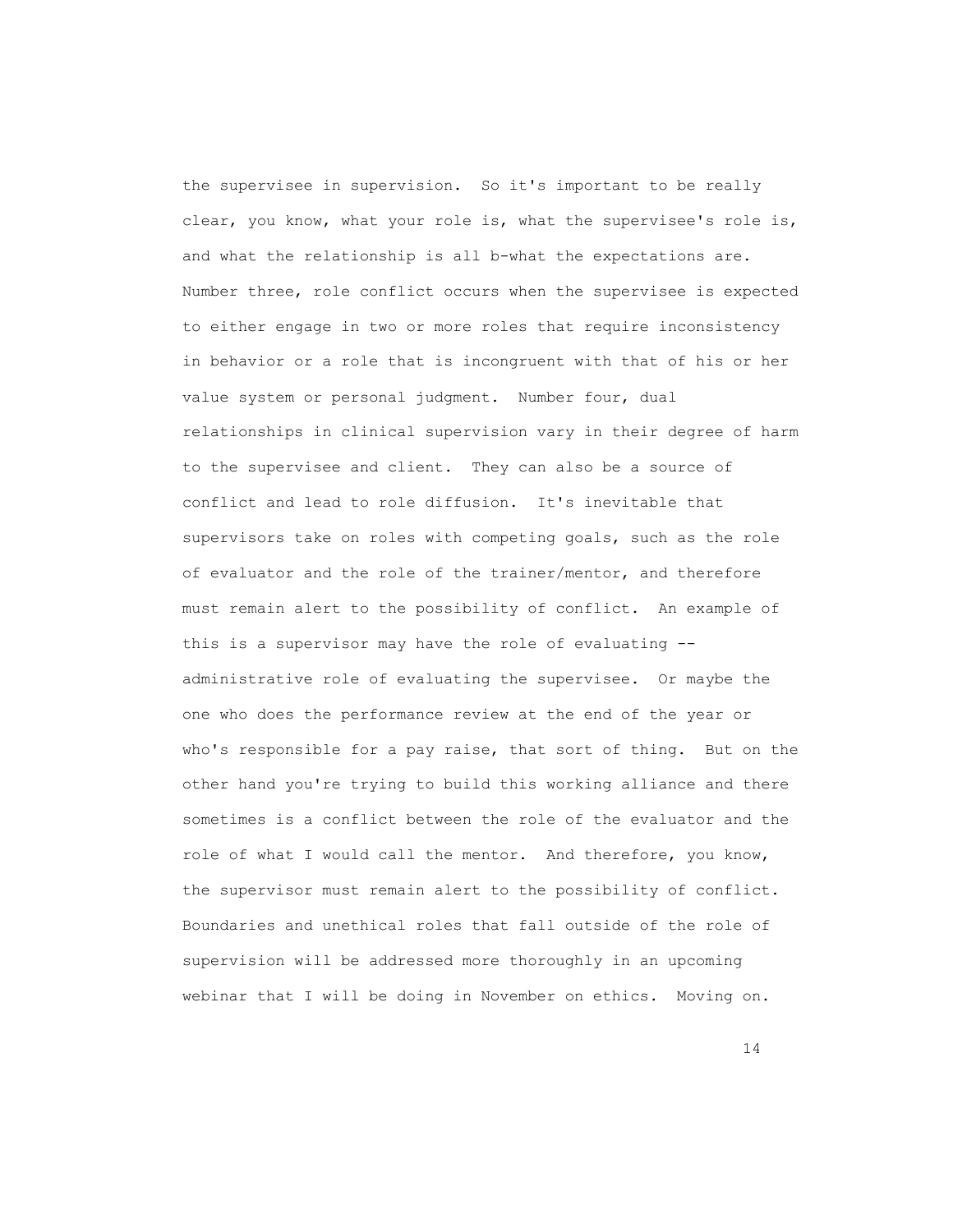Oops. Didn't move. Okay. Let's try a different way. There we go. So the supervisory relationship, by virtue of the supervisor as an authority figure in the relationship, begins with a power differential. A lot of people don't like those two definitions of power and authority on top. But let me explain. Though many will strive to minimize this differential, in order to establish a strong supervisory alliance, the difference is inherent in the relationship. Power and authority on the part of the supervisor can be a distraction and interfere with the establishment of a collaborative relationship, where as it says on this slide, where power can be characterized as the ability to influence and control others, authority is seen as the right to do so. However, the supervisor who utilizes collaboration -- a collaborative leadership skills can master the use of authority in minimizing the power differential and power to those being led. Or, put another way, and this comes from the book called The Art of Possibility, published way back in 2002, but it's a great book and it's also at the reference at the end of this presentation, and I'm paraphrasing them, but it says here, leadership is the ability to use authority to make others powerful, or to empower others. There's a little more here I want to share with you about this. Social influence is another concept of power that demonstrates the degree of influence a supervisor inevitably has over the supervisee. The power differential can also be minimized with an

15 and 20 and 20 and 20 and 20 and 20 and 20 and 20 and 20 and 20 and 20 and 20 and 20 and 20 and 20 and 20 and 20 and 20 and 20 and 20 and 20 and 20 and 20 and 20 and 20 and 20 and 20 and 20 and 20 and 20 and 20 and 20 an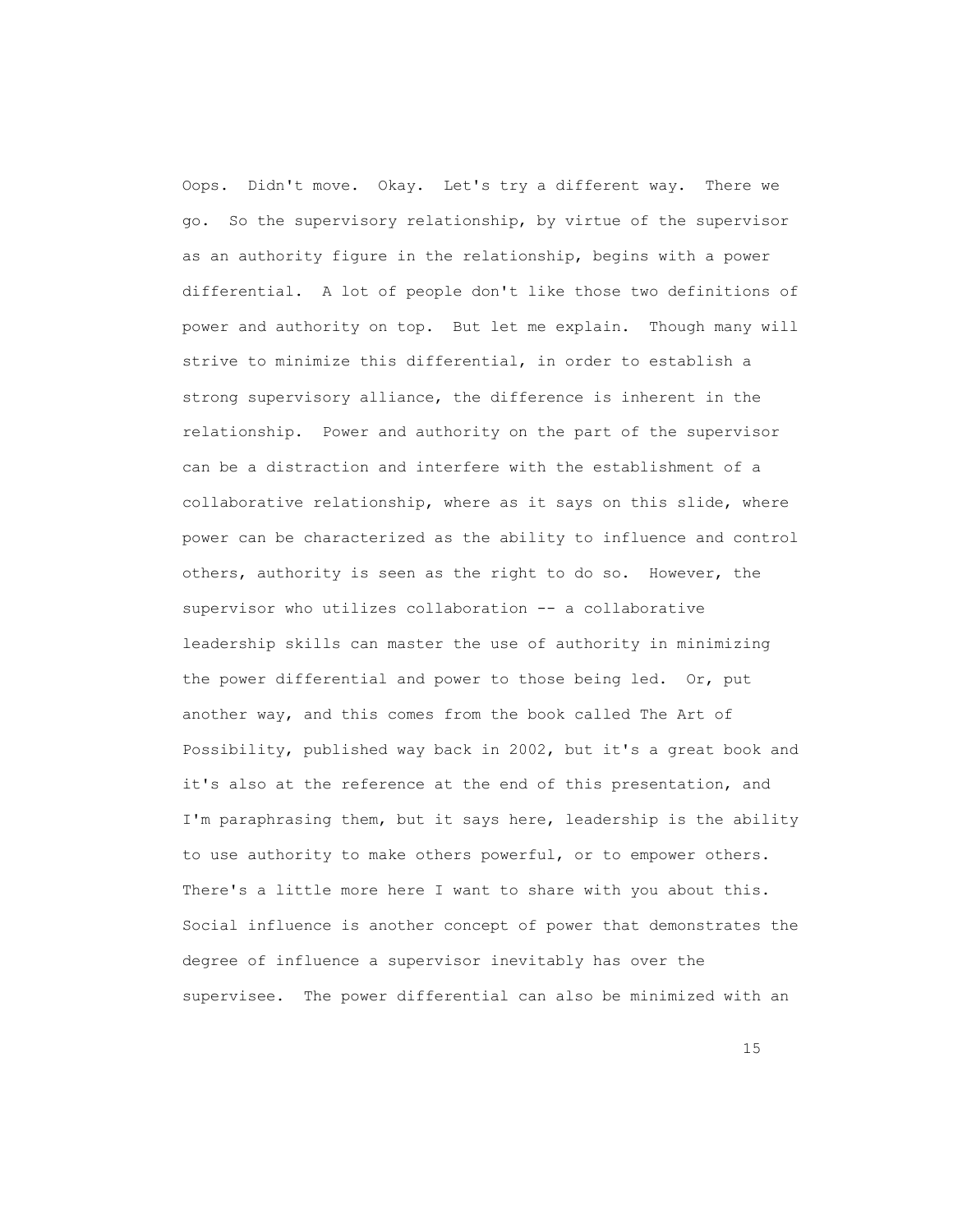effort toward mutual influence between the supervisor and the supervisee and the degree of involvement or social bonding that exists between the two individuals. Social bonding is also a factor in the development of mutual trust as it creates an atmosphere of safety and lowers one's sense of vulnerability. The supervisory relationship does not exist in a vacuum but resides in a multifaceted context that emphasizes the idiosyncratic nature of the supervisory diad. By idiosyncratic, we just mean the uniqueness of each individual and relationship. (Inaudible) maintains a sensitivity of the contextual relationships that impact clinical supervision. However, according to my mentor, the late David Powell, whose book on clinical supervision, also referenced here, was published in 2004, Powell said a (inaudible) by actively engaging the many interpersonal nuances openly discussing them, exploring how they impact treatment in supervision, and developing strategies for addressing them. Okay. Moving on. Okay. Now we're going to talk about some of the different roles that a supervisor has. One, as you see here, is the tutorial role, where the supervisor is a teacher. The supervisor in this role instructs the supervisee on a variety of clinical topics that come to light in supervision. Instruction is individualized and may occur experientially with role-playing and demonstration by the supervisor and may include giving assignments such as readings, attending workshops, and specific work with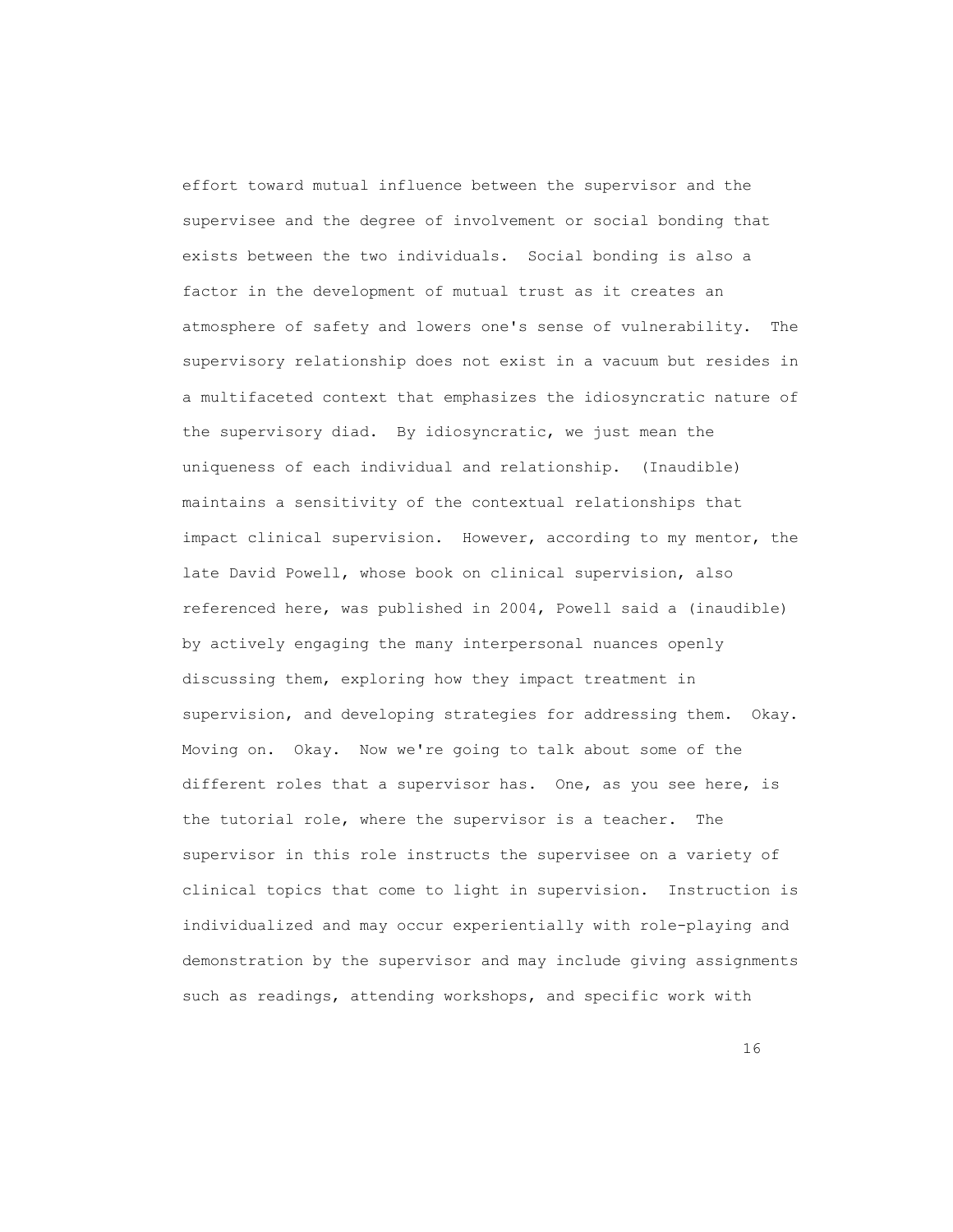clients. The supervisor is also a coach, combining instruction with demonstration, feedback, and may offer strategies to use with specific clients. Coaching also involves holding the focus, challenging the supervisee, providing encouragement, and setting goals. Note that the level of coaching is typically higher, though, for entry-level supervisees. The supervisor is also a consultant who assists the supervisee in problem-solving and decision-making while being a sounding board -- which I'm going to dwell on in a minute -- advocate and advisor -- which I'm going to dwell on in a minute. In this role, the supervisor may provide case consultation and offer suggestions to solutions to assist the supervisee in resolving current dilemmas while using situations as learning experiences in preparation for their reoccurrence in the future. Regarding sounding board, an important role the clinical supervisor is to be available to each supervisee so they can openly bounce off hopes and ideas as well as share their fears and frustrations. And this can only happen in a good, collaborative relationship. Many supervisees may be fearful of using supervision as a sounding board. But if you have that level of trust developed with the supervisee, they're going to be more likely to use the supervisor as a sounding board. Of course, as I said, this does involve an honest and trusting relationship. An objective perspective by the supervisor can be quite helpful, but at times it may be best for the supervisor to merely use their

17<sup>2</sup>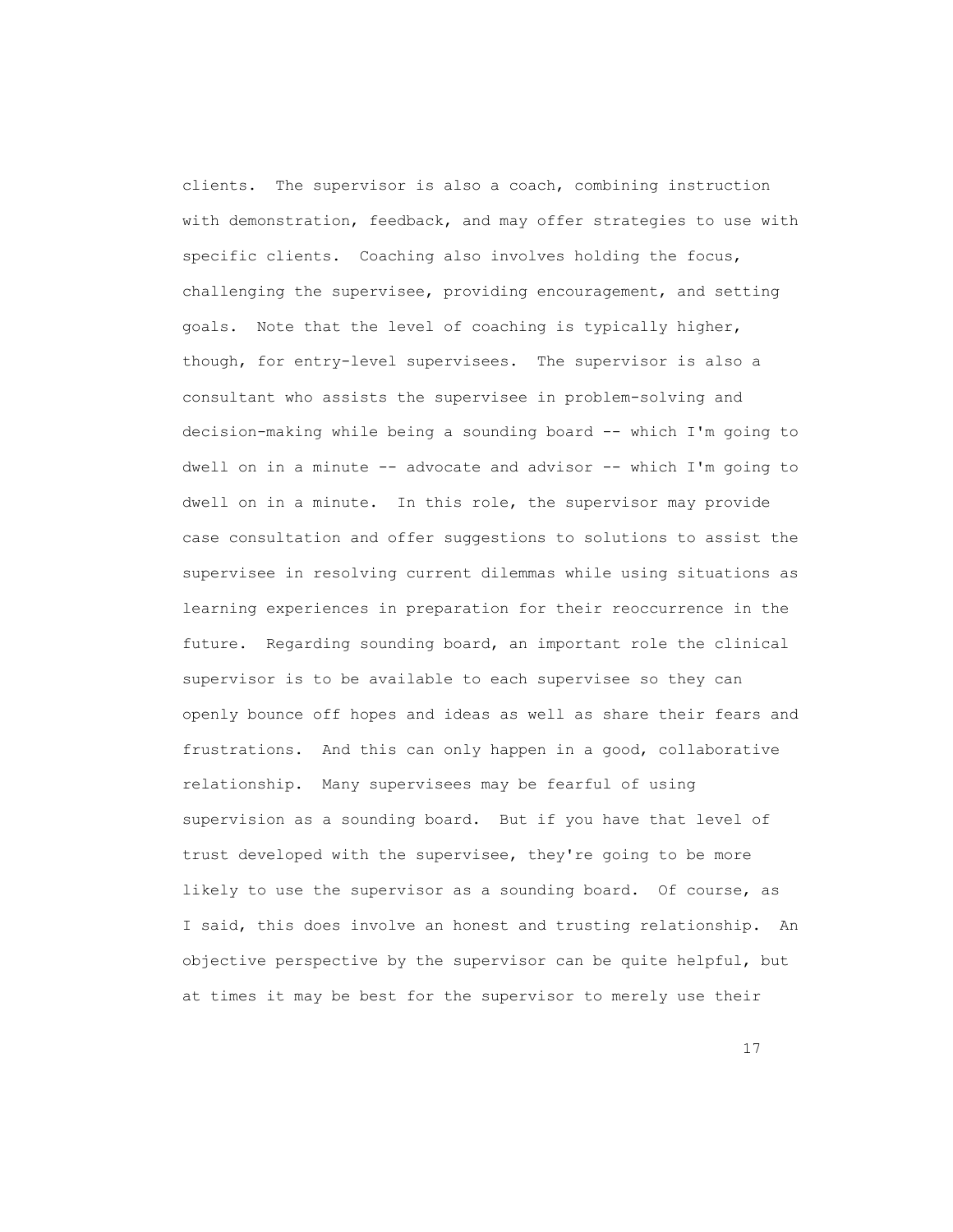listening skills. Be that sounding board and hear what they have to say. As an advisor, I want to say a few things about that. Though a goal of supervision is to promote autonomy and decision-making -- you know, we want supervisees to be able to, as I said, self-supervise, which doesn't mean they will go without supervision, but we want them to be independent with their clients. But at times advice giving is needed. Direct intervention in the form of helpful device may be helpful when a supervisee is in a situation where the supervisee is beyond their level of expertise and experience. (Inaudible) these are all examples of when a supervisor may need to intervene with needed advice. So, important to keep in mind. But as we see here, the supervisor also is involved doing case consultation review, an advocate, case conceptualization. What we mean by case conceptualization is really helping the individual be able to put two and two together about a client, be able to gather all the information and conceptualize the client's needs and the idiosyncratic needs of that particular client. And , of course, we want the supervisee to be able to work to achieve mutual goals that we have worked with him or her on. This is a different workshop, but goal development really needs to be -- the onus really needs to be on the supervisee. We kind of see parallels between goal development and treatment planning with clients. We want the supervisee be able to say, this is what I want to work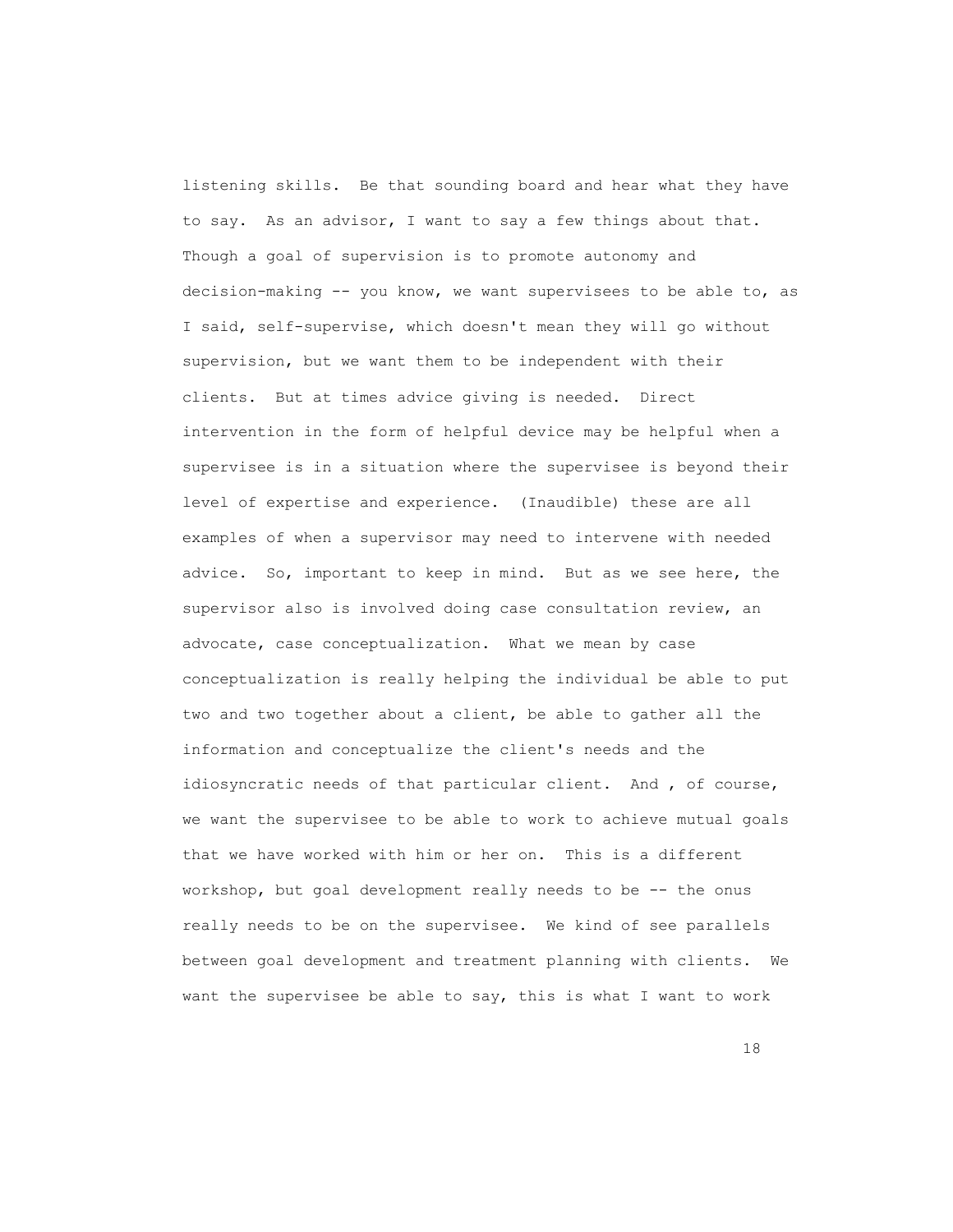on. Of course, it has to be within reason and of course the supervisor and supervisee will work together to finalize those goals. So, speaking of which, understanding unique needs of each supervisee is important. And so I'm just going to pose some questions for thought here. You know, as we look at the slide here and it says such things as, identifying learning needs, determine strengths, promoting self-awareness, et cetera, et cetera. So I want to ask you three questions to think about. Just questions for you to ponder. If you were live with me, we would discuss these back and forth and I'd get your input, but just think about these questions. Number one, how do you know each needs of each supervisee? How do you gather information? You know, we can make assumptions about what individuals' needs are, but each person is different. You know, again that word, idiosyncratic differences comes to mind. Question two, what do you do to assist those you supervise in planning their own career development. And this gets back to working with them in developing their goals. So if you're doing supervision right now, ask yourself that question, what do you do to assist those you supervise when planning their own career development. Obviously we're concerned about client care today, but an important role of clinical supervision is to be able to help the counselor grow and move forward in their career development. And the third question is -- this is more of a yes or no thing, but we'd want you to kind

19 and 19 and 19 and 19 and 19 and 19 and 19 and 19 and 19 and 19 and 19 and 19 and 19 and 19 and 19 and 19 an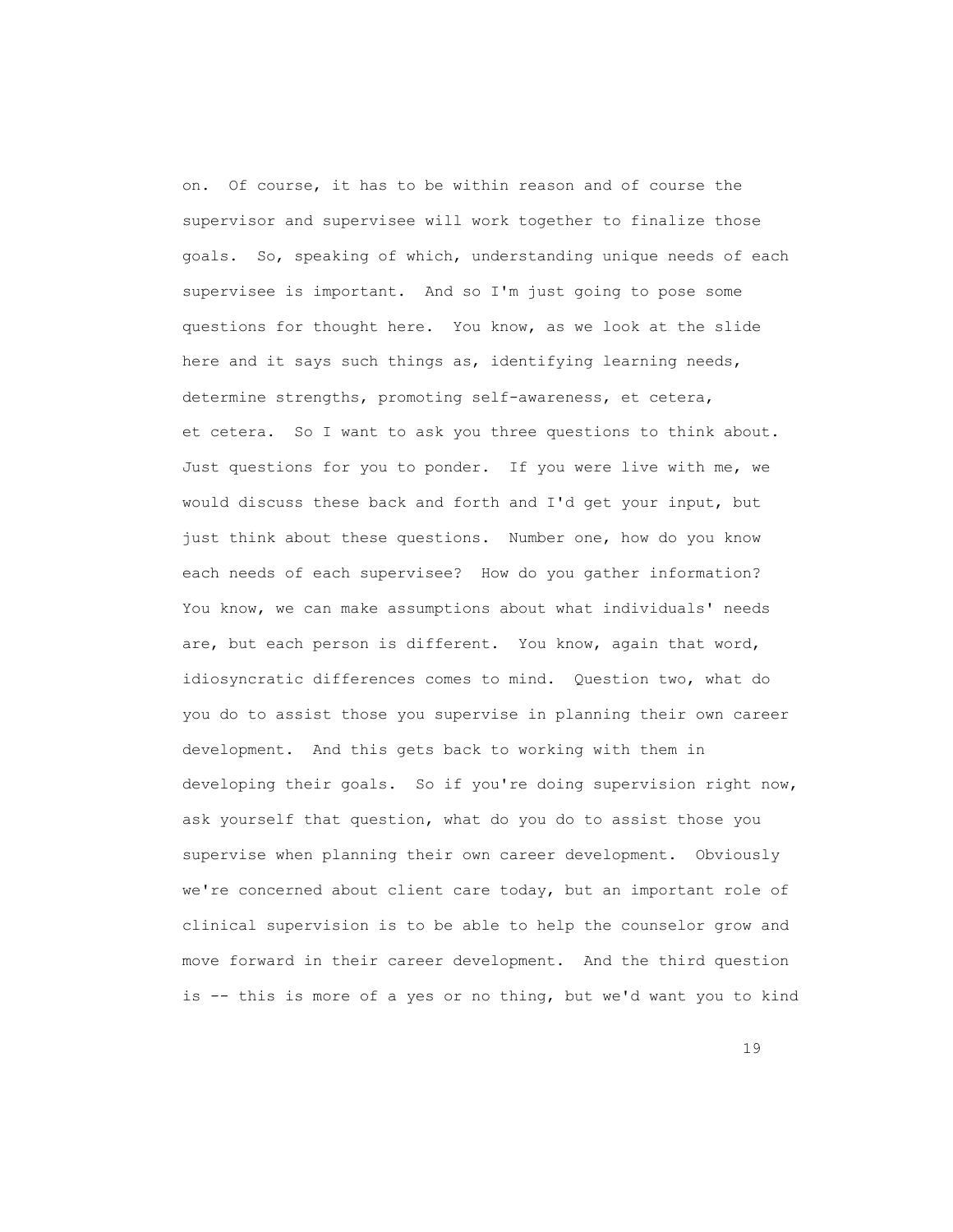of think about this as well and elaborate on in your own thinking, and that's, do you feel you have a role in developing the workforce for the addictions field in general? So, you know, we're talking about, you know, idiosyncratic issues about this individual, you know, what are their unique needs? You know, what is our role in helping them move forward in their career? But on a grander scale, on a more macro scale, do you really feel that you have a role in developing the workforce for the addictions field? I hope you say yes because as a clinical supervisor, you do play a significant role. You might lose supervisees to another job. They may advance to the point where they go somewhere else, but you've still contributed to the field. One thing to think about. I know -- I work with a lot of supervisors right now that are going through some difficulties in keeping staffing up. There seems to be a lot of job openings in the field right now and that gets frustrating. One thing I tell them is, think about it, the people you've lost makes the field better in most cases because of what you've done, you helped them grow. So let's move on. Okay. Create an effective learning environment. You know, here's another question: How do you work with counselors to come up with a plan? We talked about goals and objectives. We talked about the fact that, you know, an important role of the supervisor is to work with the individual in coming up with their own career development plan, but here are some tips on this slide. Using the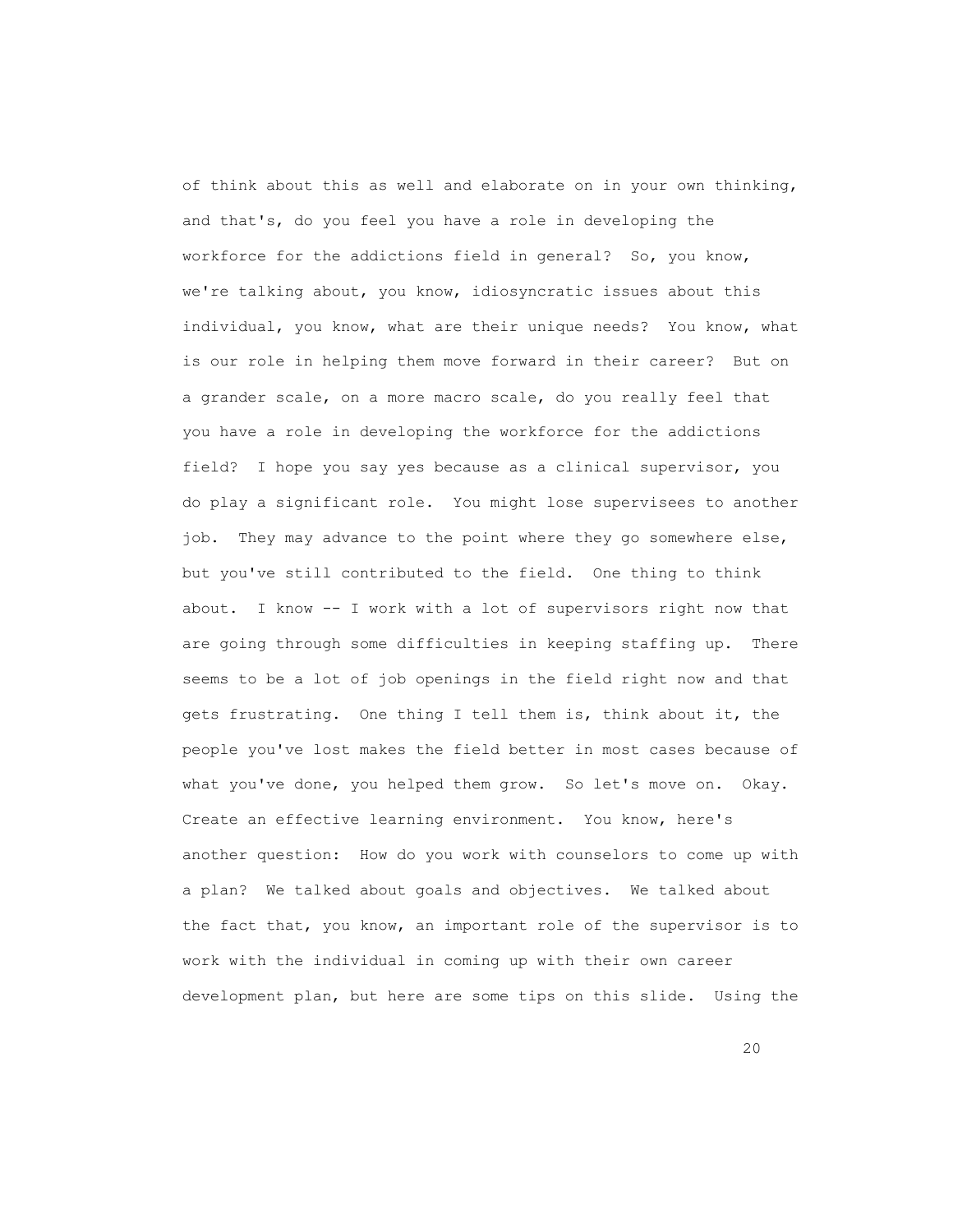MI approach, the motivational interviewing approach as we talked about earlier, supporting counselors at all levels. One of the things I'm going to be talking about in another webinar, I think in December, is the different stages of supervision, the different levels that counselors go through in their growth. Obviously we're going to have a different kind of relationship with an entry level counselor than we would have with a more advanced counselor. Needs assessment of mutual planning. We talked about that. Training students for counselors. That should be part of that needs assessment and mutual training. What need opportunities are out there? Is there a budget to send someone to a workshop? Can you bring someone in? Can you yourself do an in-service training? Et cetera, et cetera. But this last one I think is significant. Promote autonomy. I alluded to this earlier when I said something about, you know, it's important that we reach the goal of getting the supervisees to self-supervise. That doesn't mean they would go without supervision, but we want them to be autonomous in the work they do. We want to feel confident that they can make the right decisions with a lot of hand-holding and oversight. That should be an ultimate goal and that certainly is part of creating an effective learning environment. Okay. We have another polling question.

>> Thanks Tom. Yes, everyone you will see this last poll pop up on your screen in just a moment. It has two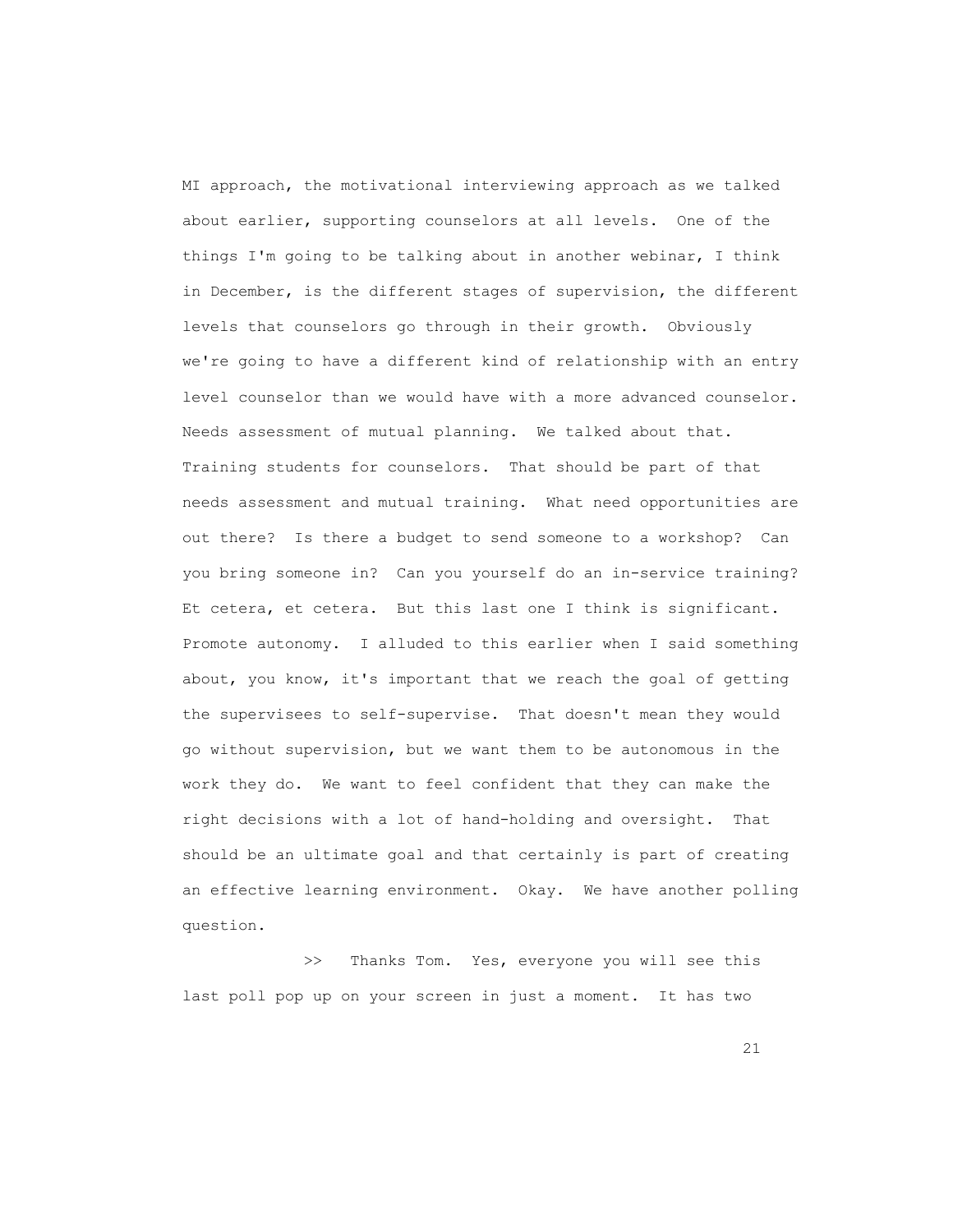answer options. And the question is asking, when providing clinical supervision, do you provide direct observation of the work of your supervisees? Answer options are yes and no. As a reminder, in order to access the CE quiz, please make sure to review the entire training and listen for the password. The password is revealed in three separate sections. Here I'm going to share with you the third and final part of your password. The

third and final part of the password is the  $\overline{\hspace{1cm}}$  (for the hearing impaired please email ce@naadac.org for CE Quiz password assistance). Again,

> So as you're interacting with this poll, just make sure you write that down. If you happened to miss the first two parts of the password, no worries. You will have access to the recording about an hour after the live webinar and you will be able to review the training again to capture the full password for access to the CE quiz. This password will be required to access the CE quiz. So one final time, the third and final part of your password is the number 391. We have some great questions coming in already. Thank you for those. To interact directly with our presenter, you can simply click on the questions box and our presenter will be able to answer each question in just a moment during our live Q and A, or they will get posted online in about a week. Now I'm going to go ahead and close the poll. We have 92 percent participating in the poll. Thank you guys.

> >> Okay. Good. I am glad to see the strong majority of you answer yes. You know, it's a big bugaboo of mine.

22 and 22 and 23 and 23 and 23 and 23 and 23 and 23 and 23 and 23 and 23 and 23 and 23 and 23 and 23 and 23 and 23 and 24 and 25 and 25 and 26 and 26 and 26 and 26 and 26 and 26 and 26 and 26 and 26 and 26 and 26 and 26 an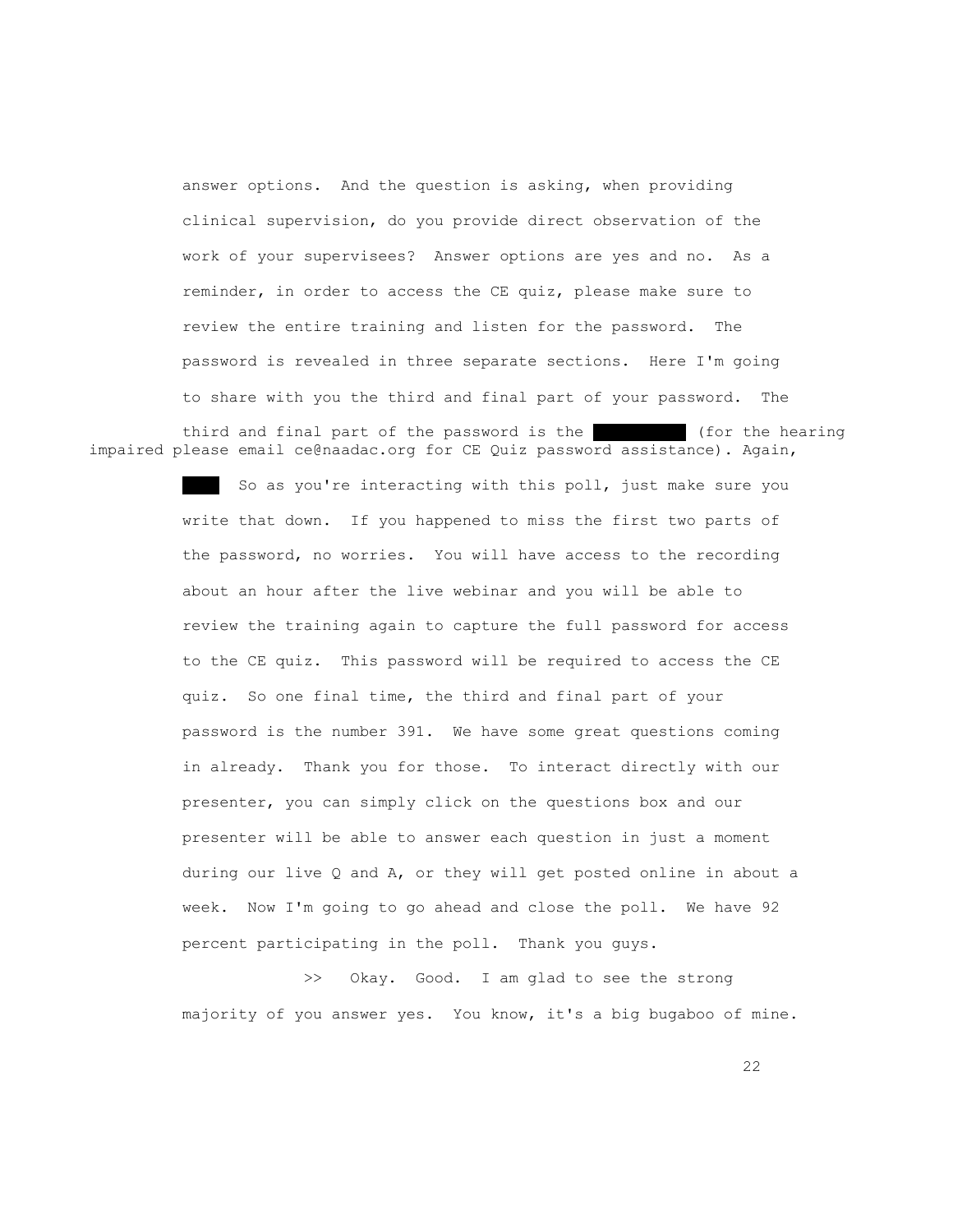I am a strong proponent of direct observation. And certainly I feel that any way you can observe the work of the counselor not only gives you an idea of what is going on, but it does help create a more supervisory bond. You know, this was -- I did some  $--$  my doctorate research was in this area and  $--$  actually, what I majored in was self-efficacy. There was a development of self-efficacy for those who received what I call live supervision, which is watching the individual work, as opposed to those who did not. So thank you very much. And when I say live supervision, I mean watching -- not only watching them through a one-way mirror or watching a recording of them, but probably the easiest way to do it, the most common way to do it, the least threatening way to do it, is to do cotherapy with the individual. That way, you're modeling as well as observing. So let's move on. Okay. Dimensions of -- we're going to wrap up talking about cultural humility. But I have a lot of good information here that I want to share with you. So first of all, I want to note that adopting a multicultural focus in adopting the profession is really a must. We're living in an increasingly diverse society that presents challenges and opportunities (inaudible). For example, the fields of substance use and mental health disorder treatment are faced with the challenge of identifying barriers that encourage some cultural minorities from viewing counseling as a potential beneficial experience. Many believe that counselors operate under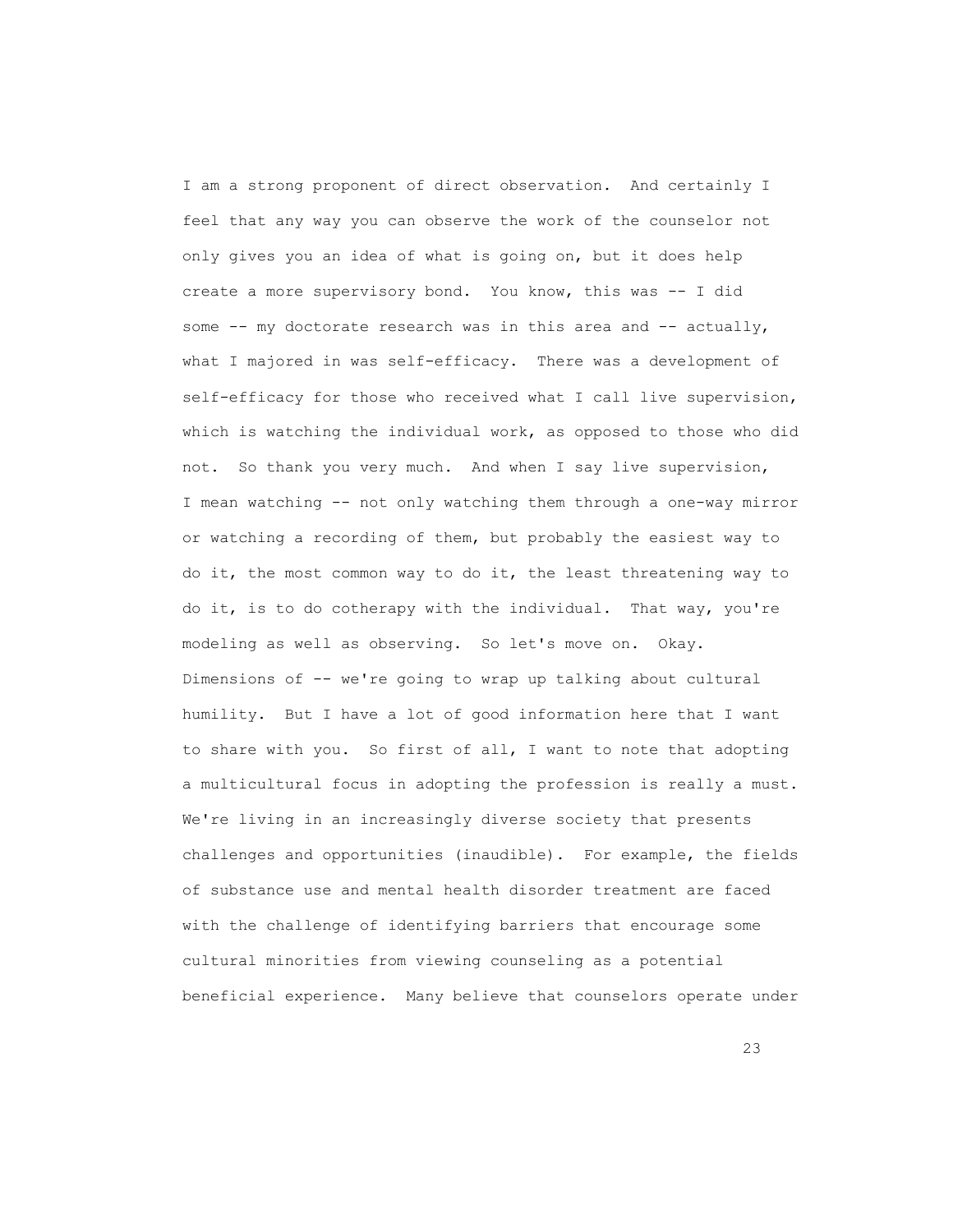the myth that their basic values, beliefs, and theoretical approaches are supportive of multicultural personnel. Those who agree this is a myth point out that (inaudible) are experienced by the cultural arena from which they involve. Counseling theory, for instance, is rooted in western tradition and has emerged from the values and beliefs of the predominantly white culture. I think this may be changing, but I still feel that it's a significant issue in the treatment field. In a study on major in openness (inaudible) diverse clients, researchers define cultural humility as -- I'm quoting here, this is a study done in 2013, quote, the ability to maintain an interpersonal stance that is other-oriented, or open to the other, in relation to aspects of cultural identity that are most important to the client. So the ability to maintain an interpersonal stance, that is open to the other, in relation to (inaudible) we find that it really has to do with what's most important to the client. Cultural humility is characterized by expression of respect by a counselor who can counter any feelings of superiority, especially when cultural differences interfere with a potential therapeutic alliance. Counselors who successfully gain an ability to be culturally humble approach clients with an openness to learn the complexities of individual identities and are thus able to foster an atmosphere conducive to the development of a strong therapeutic alliance. Clinical supervisors are challenged with actively identifying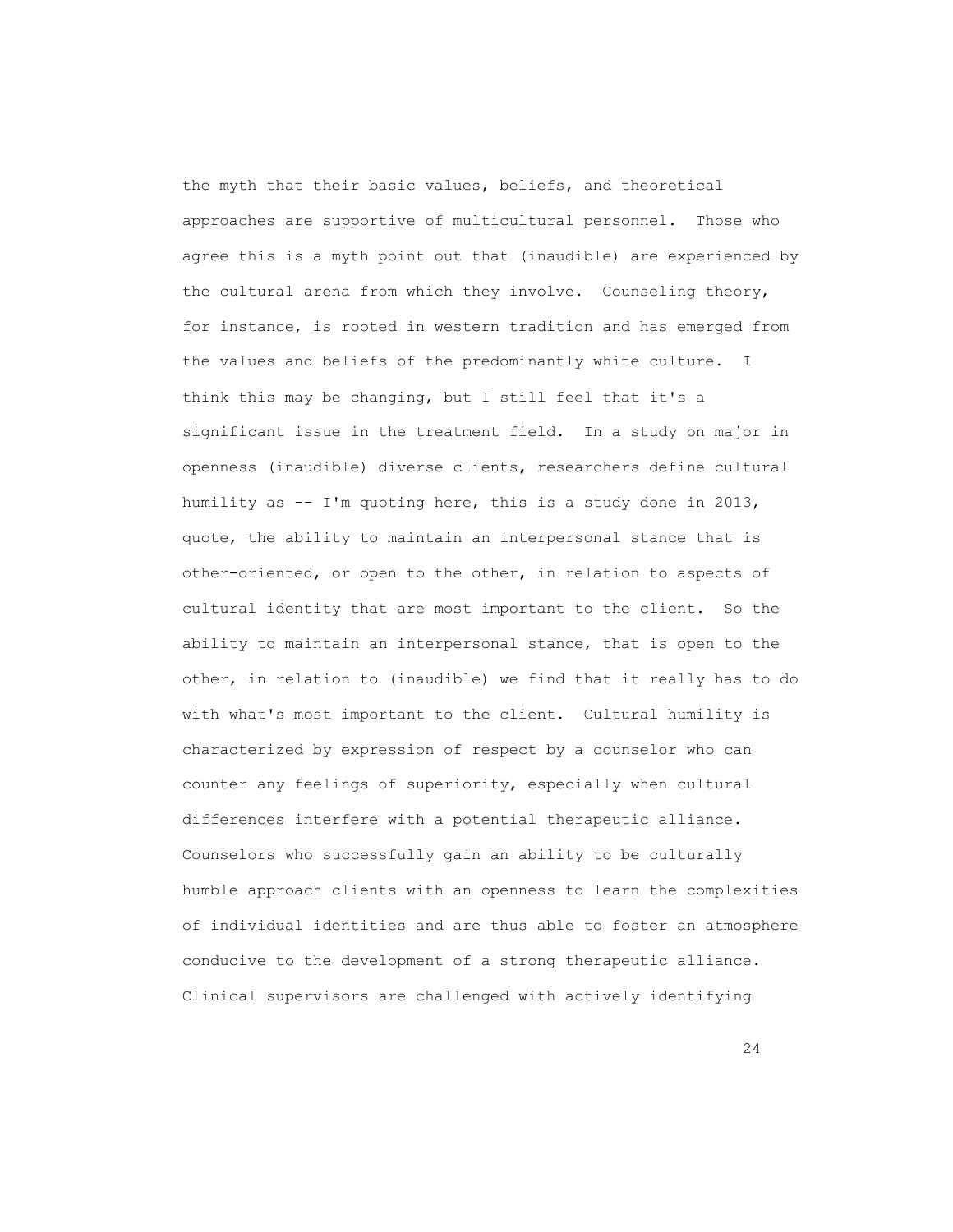(inaudible) and creating solutions to enrich the clinical growth of supervisees. A supervisor can play a vital role in adding diversity to the workplace and in promoting diversity awareness among staff. However, supervisors can only gain cultural humility when they are willing to examine their own cultural assumptions and biases. This slide here shows some issues of context. We could probably add to that list greatly, but those listed here are just a small example, a small sample, I should say. So, what is your level of cultural humility? Again, if I was doing this as a face-to-face training, I'd probably put you in small groups and have you discuss your answers to these questions with your partner or your small group. It's important to note, though, that the culturally competent supervisor has examined and identified these assumptions, bias, and values that they may have that could interfere with working with clients and supervisees from different cultural backgrounds. Supervisors are advised to gain cultural humility by being sensitive to their own heritage by valuing and respecting others. Acknowledging the fact that one may have indirectly benefited from institutional or cultural racism will help uncover one's own potential bias as a step towards defining nonexploitive attitudes. And this came from a textbook called Treating the Culturally Diverse, by Sue and Sue. The most recent publication was in 2015. Supervisors can gain cultural humility by expanding self-awareness of one's own culture and -- one's own

<u>25 and 25</u>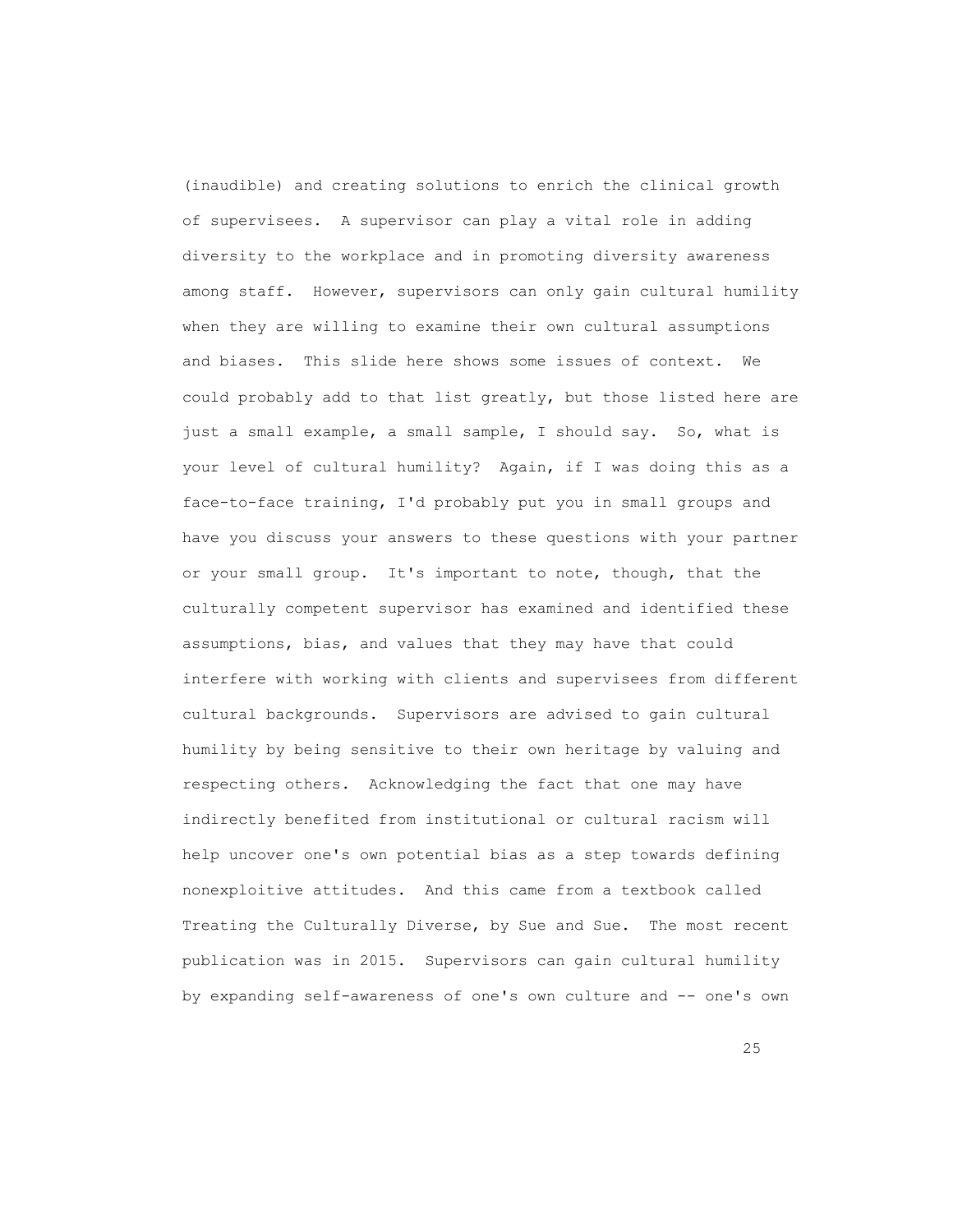culture and biases by engaging in supervisory centered relationships, by striving to learn each supervisee's learning needs (inaudible) by being culturally responsive, by appropriately using cultural knowledge and culturally based learning styles and by teaching to each supervisee's strengths, many of which could be culturally based. Many supervisors tend to see their supervisees as extensions of themselves. This can create tension and disrespect in the relationship, especially when the supervisor and supervisee have different cultural identities. The supervisor who mistakenly assumes that the supervisee identifies with him or her cultural is doing a disservice, not only to the supervisee but to the clients as well. To counter such assumptions and gain cultural humility, Sue and Sue, again, who I mentioned earlier, propose three dimensions. Number one (inaudible) positive view towards multiculturalism. Two, to be knowledgeable and understanding of one's own world view and to gain knowledge of one's diverse groups with whom one works. And three, to learn skills, interventions, techniques, and strategies that are effective with diverse groups. You know, a challenge for some counselors is to avoid imposing their values on their clients. The same challenge go for supervisors (inaudible). In the text by Cory and associates, that I referred to earlier, they said the avoidance of communicating one's values on supervisees as well as on clients is quite difficult since much of one's nonverbal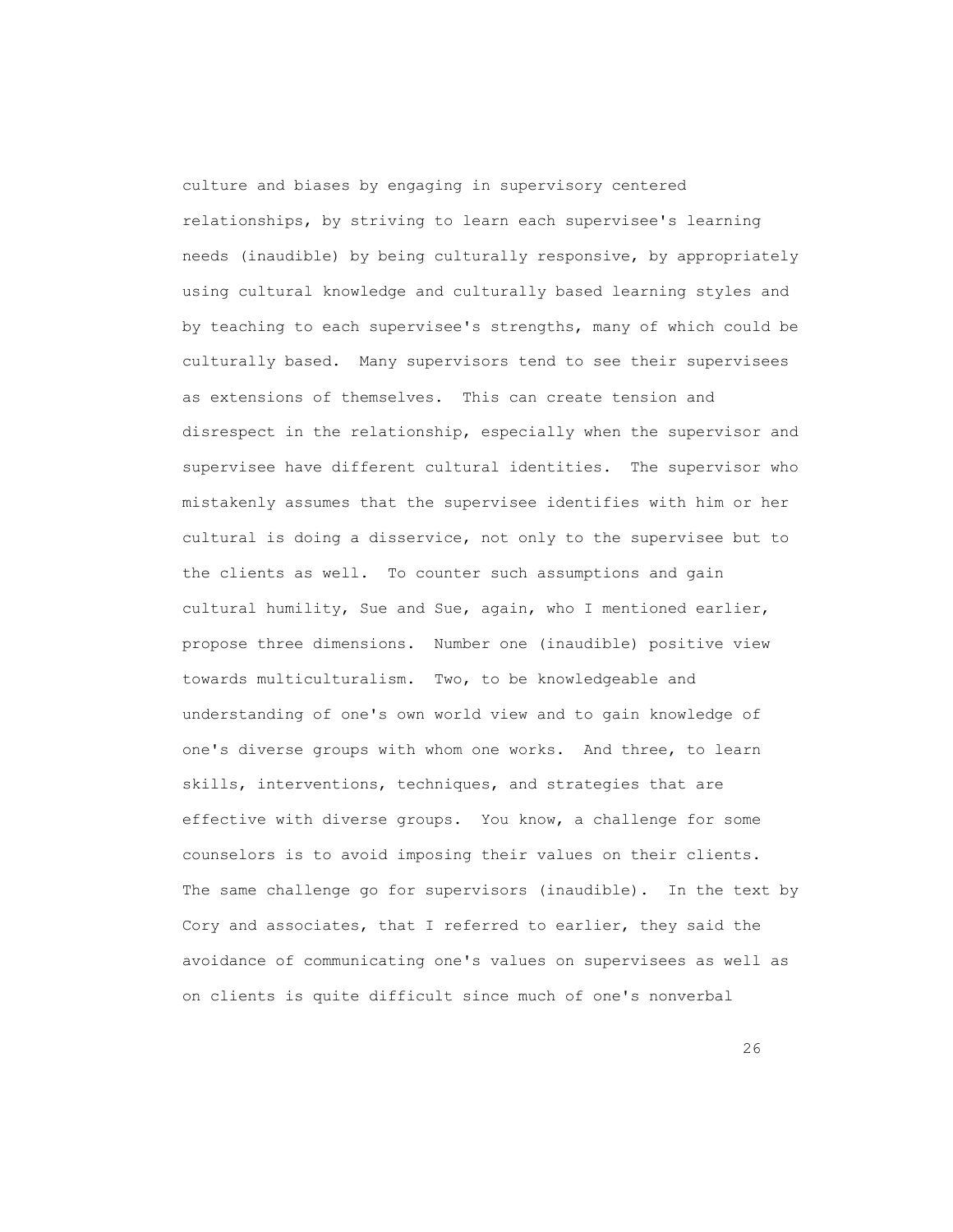behavior, body language, and other subtle language are unknowingly (inaudible) due to the lack of cultural humility. For example, if a supervisee's culture places significance on open and supportive relationships as a method of effective learning, and the supervisor typically takes the didactic approach, meaning more of a teaching approach, are not really focused on developing the relationship, the supervisee may view the supervisor as critical and punitive. This example of a lack of cultural identity by the supervisor can lead to a feeling of inadequacy. (Inaudible) not only would the supervisee be given permission to communicate openly, they would likely receive feedback in a manner that is more (inaudible). Supervisors must (inaudible) and be able to communicate to avoid cultural misunderstandings. Cultural humility means to be open (inaudible) by integrating sensitivity and can result in promoting greater personal insight, stronger supervisory bonds, and higher levels of satisfaction. If one goes into a supervisory relationship thinking they can know everything there is to know about the culture and communication style of a supervisee, they are doing the relationship a great disservice. In fact, this could even be seen as a racist view. Always reminds me of a workshop I once went to that was called -- the title of the workshop was called Racism of the Well-Intended. Think about that. On the other hand, by gaining cultural humility (inaudible) increasing the potential to develop an effective and growth

27 and 27 and 27 and 27 and 27 and 27 and 27 and 27 and 27 and 27 and 27 and 27 and 27 and 27 and 27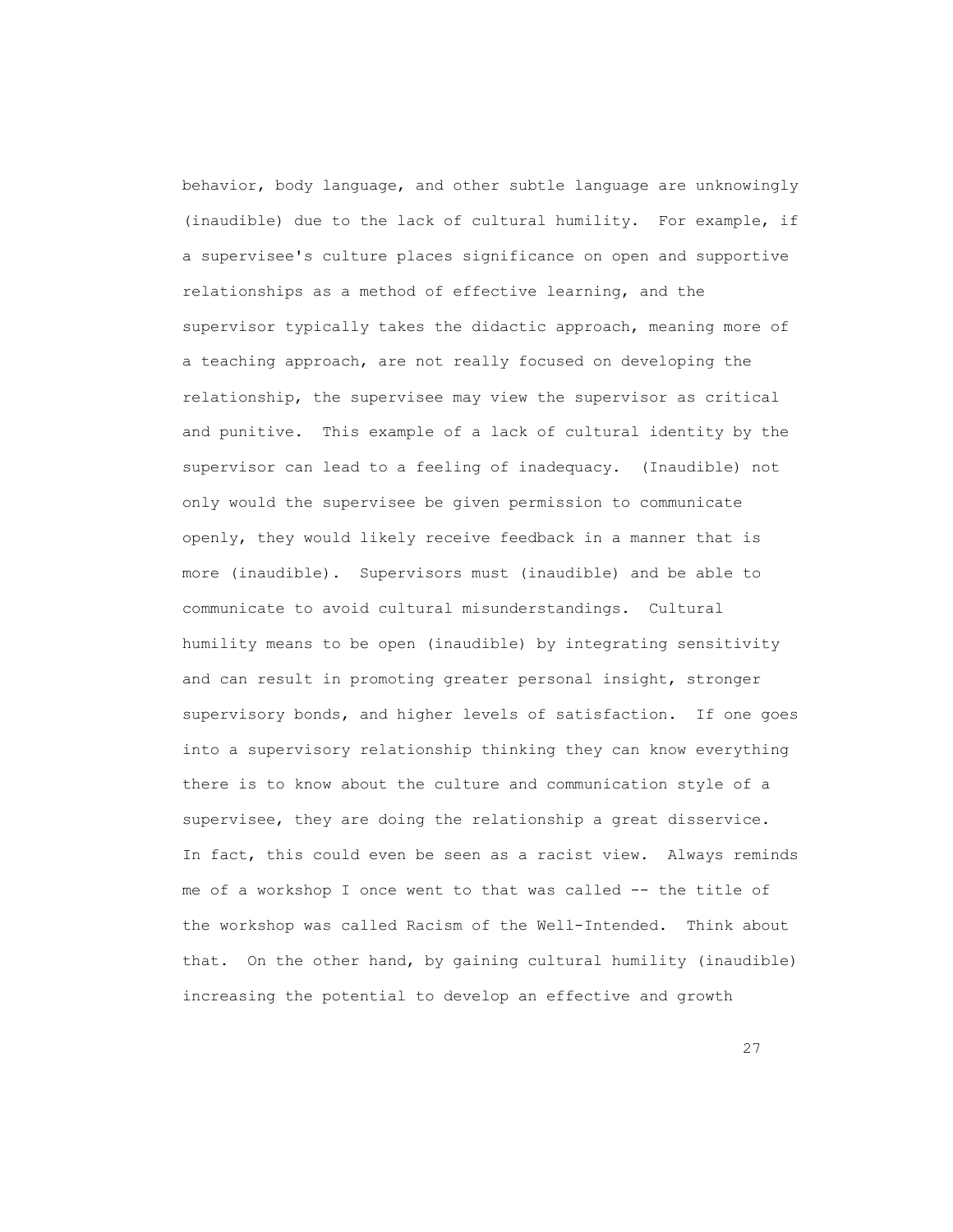enhancing supervisory relationship. So, I'm going to kind of sum things up with a few comments here and just state that, you know, there are numerous factors that contribute to successful and productive supervisory relationships. Move on to this slide here. We'll do questions if there's time in a minute. Such relationships are bolstered with a sense of mutual trust and collaborative (inaudible) and can be a consistent predictor of therapeutic outcomes. The supervisory bond is created and fracture (inaudible) by articulation of who the client is, who the supervisee is, and who the supervisor is, as well as all other implications of the context within which the supervision and counseling takes place. Cultural humility also is significant contextual factor in collaboration enables individual and individualized as the course of supervision in a relationship that involves mutual learning and understanding. Once the relationship is established, the effective supervisor can appropriately empower supervisees while acknowledging and effectively utilizing the numerous relational dynamics that typically exist in this multi-person supervisory system. The collaborative bond also increases the quality of attention and compassion in the supervisory relationship, two components necessary to provoke change. Another parallel between counseling and supervision. Supervision is a valuable encounter with the ultimate goal of being both helpful and rewarding, not only to both participants in

<u>28</u>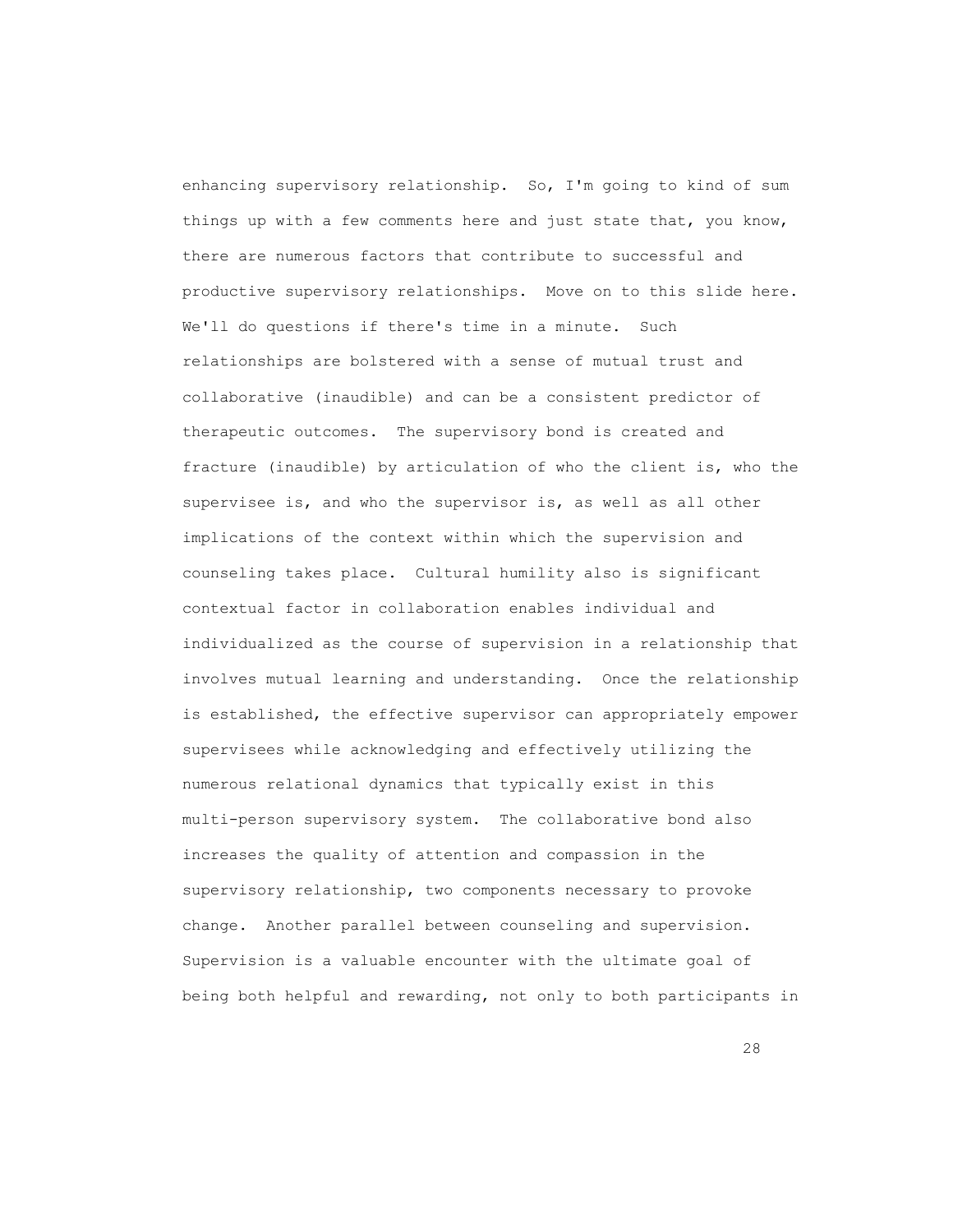the relationship but ultimately to the clients being served. And I thank you. And if we have time, we may have a few minutes, I can take some questions.

>> Thanks Tom. And thank you, everyone, for sending your questions into the question box. Tom, I'll go ahead and ask the first question. What are some ways to measure the success of the clinical supervisory relationship? Am I doing a good job as a supervisor because they trust me or because they have had consistent successful treatment outcomes? Or is compliance more important?

 >> That's a good question. And my initial reaction is all of the above. No. You know, when I think about the supervisory bond, you know, and its impact on client care, I think the first thing -- in a way, it is all of the above. But the first step needs to be that good collaborative relationship, although the ultimate is good client care. I think the best major is to know that you are working with an individual who is, through your relationship, has maintained some good positive growth to the point where they are -- they have developed positive relationships -- positive and effective relationships with their clientele. And, you know, that right there is one of those parallels. That's a downward parallel process. If I can develop a strong working relationship with the individual that I supervise and I have that kind of bond that includes a lot of trust and a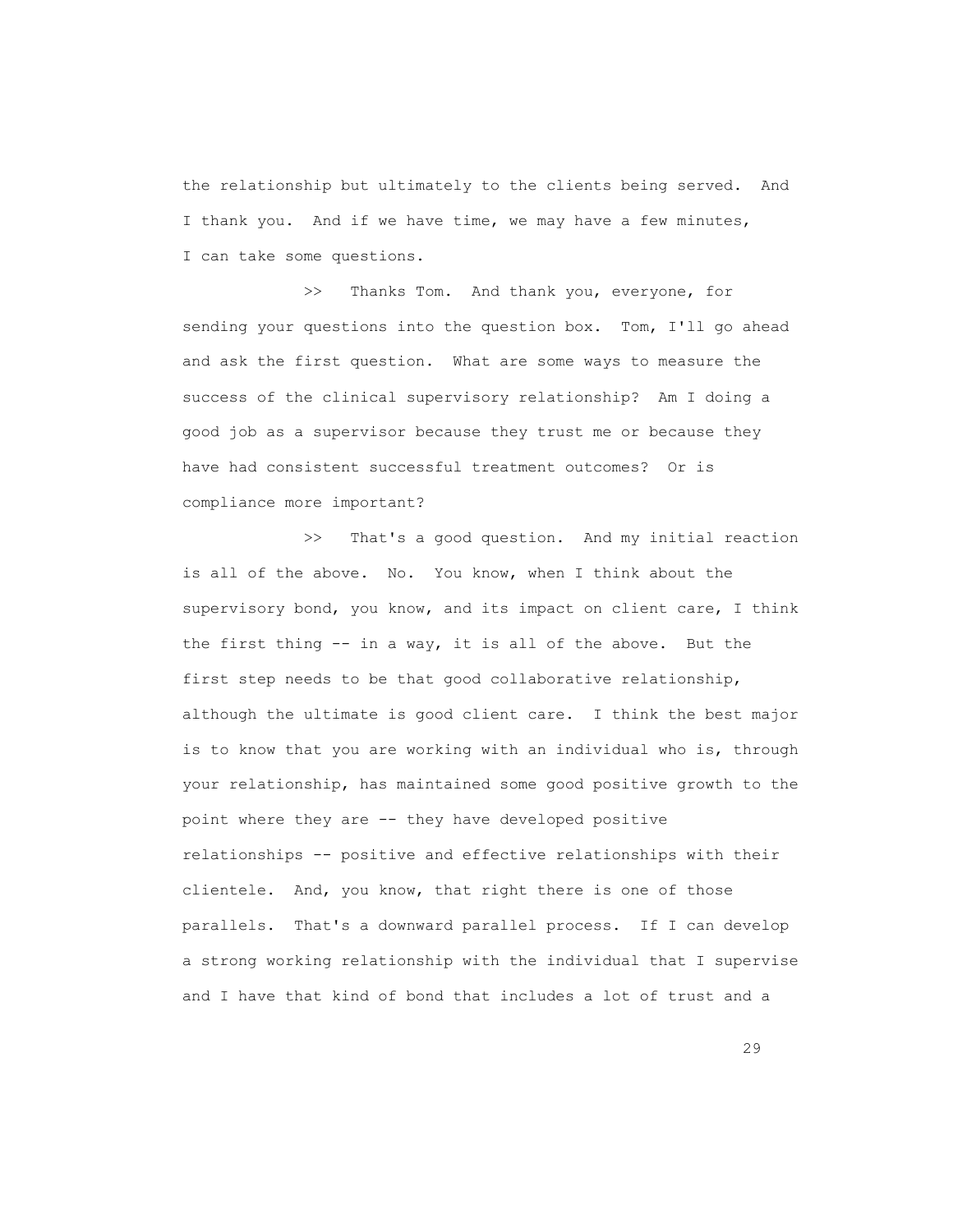lot of collaboration, and that person takes that trust and collaboration into their clinical relationships, then, you know, I think that's a good major right there, and that's what we call a downward parallel process. I think that's one of the major factors. You know, of course this goes back 20 years, so it's not recent, but I did use -- I talked about my doctorate research. I did use a tool to measure what was called counselor self-efficacy, not that you're going to do that with your supervisees, but there are some excellent research tools out there that can measure an impact of supervision and that was one of them. I hope I answered that question well. Is there another one?

>> Thanks Tom. Yes. So the next question is, what if the supervisory relationship is always in group or in partnerships, like two or three supervisees. What are (inaudible).

 >> Okay. Yeah, that's another good question. And, you know, that's certainly something that I am very much involved in. I do group supervision right now. And the dynamics, of course, are much different than individual supervision. But I think the main dynamic that makes group supervision so effective, or small group or triatic supervision, which I think is the other part that was mentioned, is the fact that you, the supervisor, are not doing all the work. It becomes a group effort. In fact,

state the contract of the contract of the contract of the contract of the contract of the contract of the contract of the contract of the contract of the contract of the contract of the contract of the contract of the cont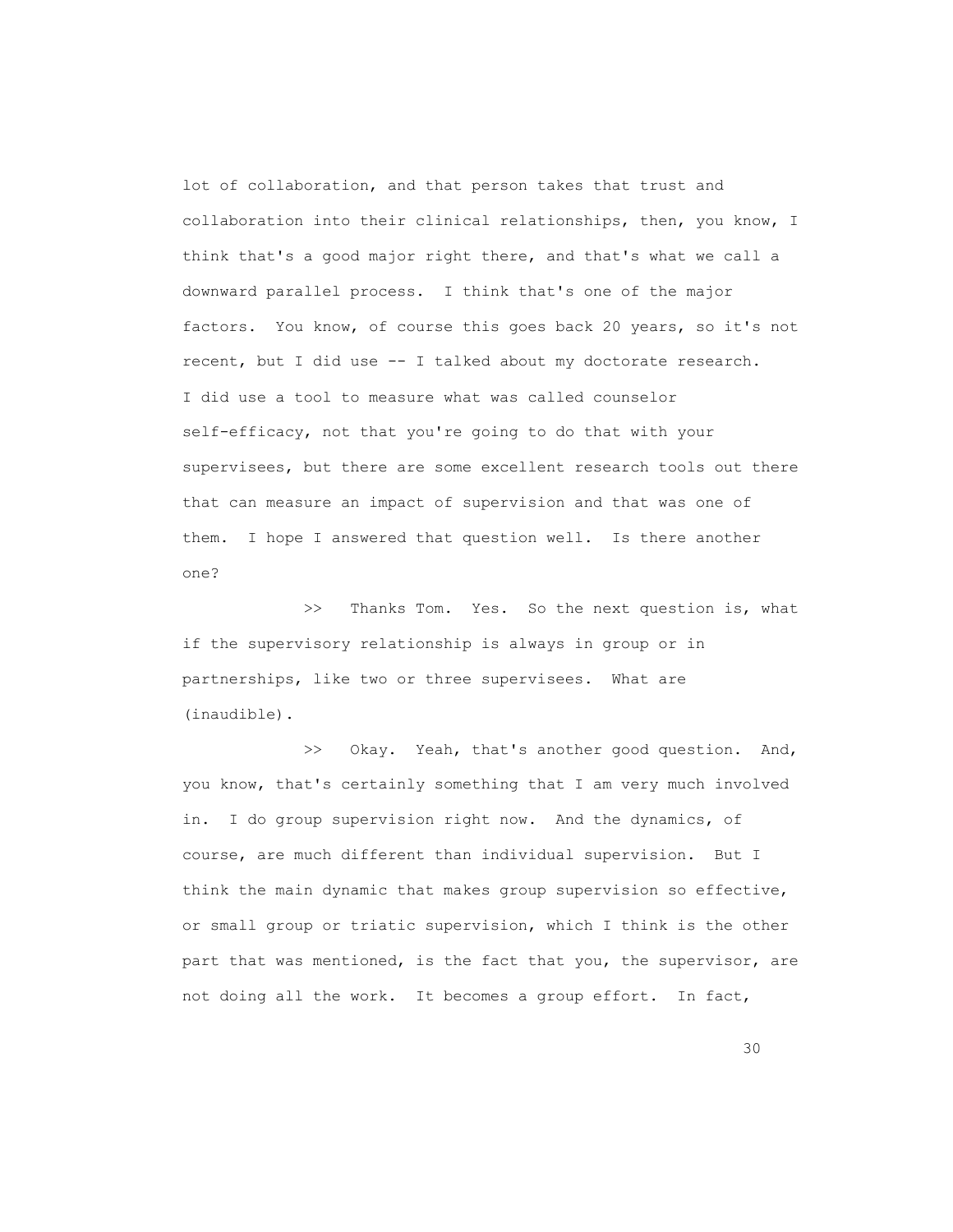I always talk about an experience I had early in my career when I was working in outpatient clinic and there were about, you know, seven masters level therapists working together. We did have a supervisor, but when we did group therapy, our supervisor took off his supervisory hat and it became pure supervision. And I think that's one of the strengths of group supervision, is getting everyone involved and giving input and feedback and positive support to each other. It can be very powerful, especially if there's a good bond among the members. And that really -- you know, that really says something about the leader. You know, if you as the supervisor of that group are also the supervisor of all those people, maybe the team leader of that group, you know, there's a lot you can do to bring that team together and get that bond, and if you get that kind of a team, then group supervision can be very powerful. It's much different from individual supervision because you've got so many perspectives and that's what makes it most powerful.

 >> Thanks Tom. Let's see if we can squeeze in two more. What if I'm asked to supervise someone that I am not equipped to supervise like an assessment counselor, and I have no choice because I'm the only one, but I've never done assessments before full-time?

 >> Well, I guess my first reaction when I heard that is, well, if you're not equipped to do it, then you should be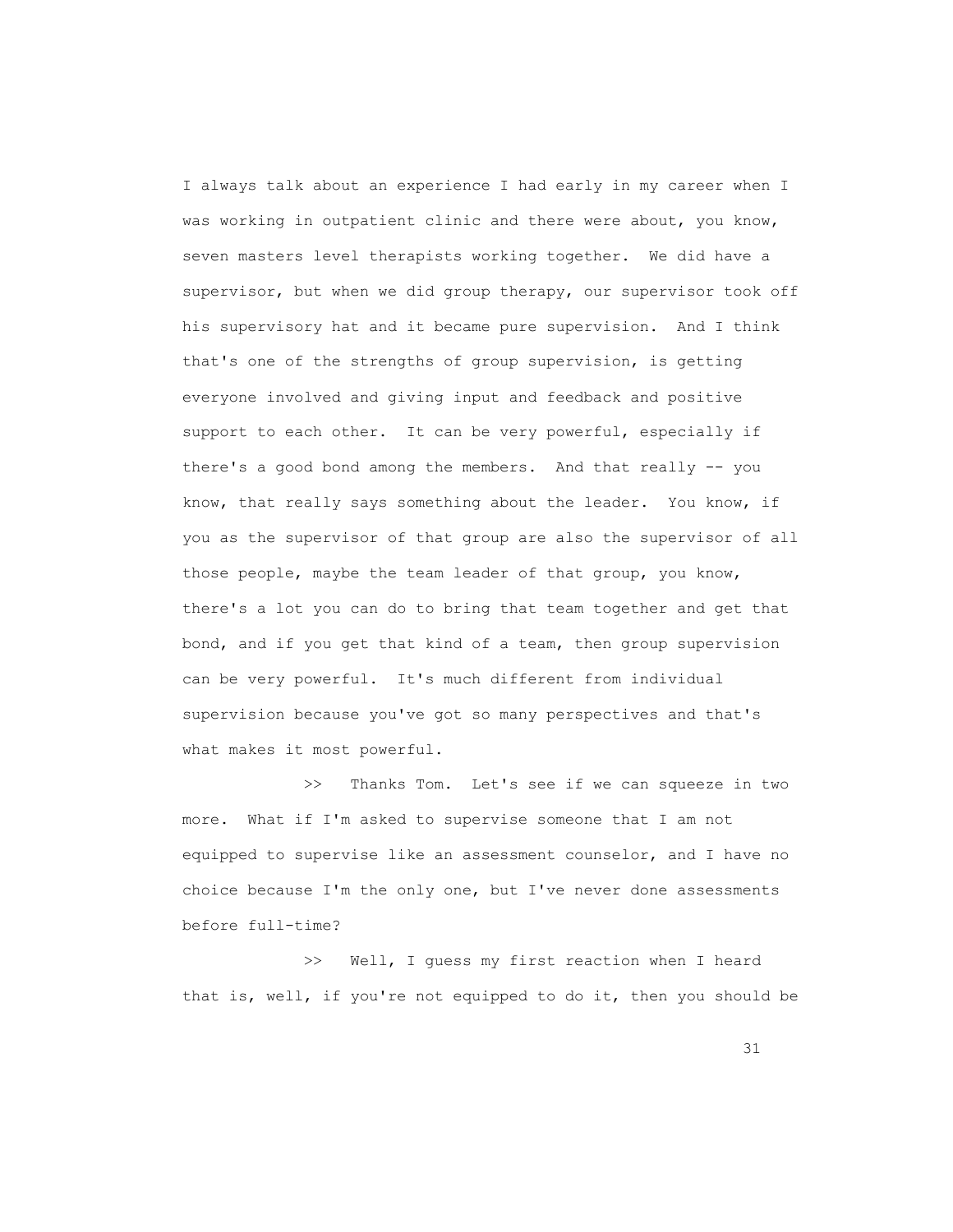telling your supervisor you're not. But it sounds like it's a situation where there's no choice. Then my first thing is you need to equip yourself. Get as much information as you can about what the individual's involved in so that you can properly lead them. You know, if you are their supervisor, that means you've been around a while, you've been chosen to be their supervisor for a number of reasons, not just that you're a warm body, but you're worthy of being a supervisor. And so that tells me that you've progressed to a certain point in your career and there's no reason why you can't gain additional knowledge to best equip yourself to supervise that individual. You know, the best advice I could give you is find someone who is well-equipped, whether it's in your agency or not, and use them as a mentor. You know, it might mean going to some training. It might mean getting additional training. I know budgets are tight in agencies and that might be out of the question. But, you know, seek out a peer, seek out someone else, certainly go to your own supervisor, share that - you know, the fact that you feel that you need some more experience or understanding of what you're supervising so that your supervisor knows that that's a concern, and work with your supervisor in seeing that you can get the training or experience that you need to be better equipped.

 >> Thanks Tom. Everyone else, please, again, feel free to send in your questions to the questions box. We will send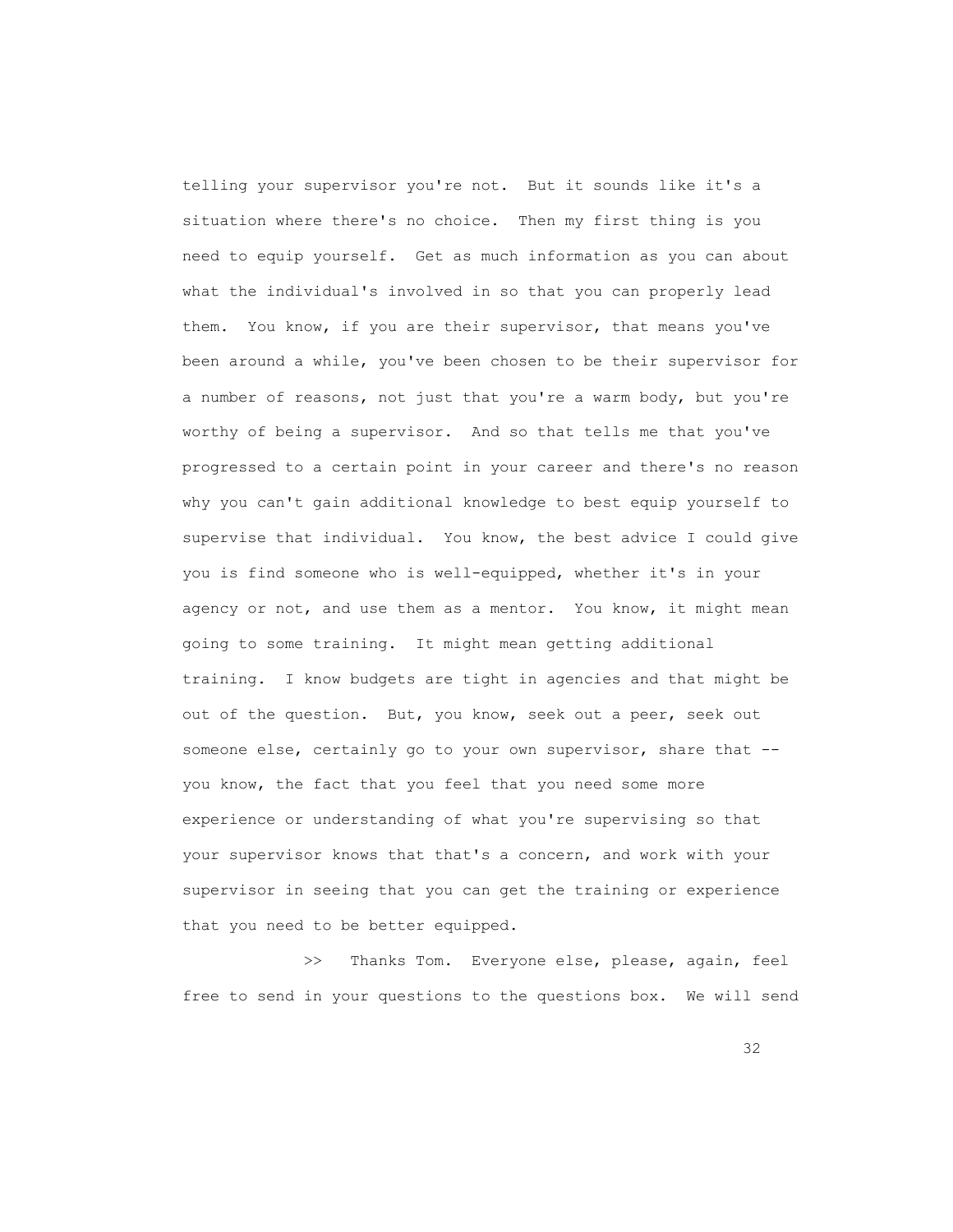them to Tom and we'll have them all written out in a Q and A document, including the ones we discussed during the live training. And they will be posted on our website within a week or so. Tom, I believe you have one more slide and then we will wrap up.

 >> Oh, yes. A quote. A quote from Gandhi. I love this quote. Live as if you were to die tomorrow. Learn as if you were to live forever. So I want to leave you with that quote and turn it back to Samson for the rest. Oh, and here are my references.

>> Thank you so much, Tom, for this valuable and necessary information on clinical supervision. Congratulations, everyone. You just completed part one of the six-part specialty training series on clinical supervision in the addiction profession. You are that much closer to completing eligibility for the certificate of achievement, which can be an excellent resource to add to your career portfolio and résumé that will validate your education, your interest, and your studies in the area of clinical supervision. Please make sure to register for part two, Using Technology for Clinical Supervision (inaudible). Registration is only \$25 per webinar, and that includes eligibility for the certificate of achievement, and, of course access to the CE quiz and CE certificate upon the successful completion of that quiz. Just as a reminder, for those who missed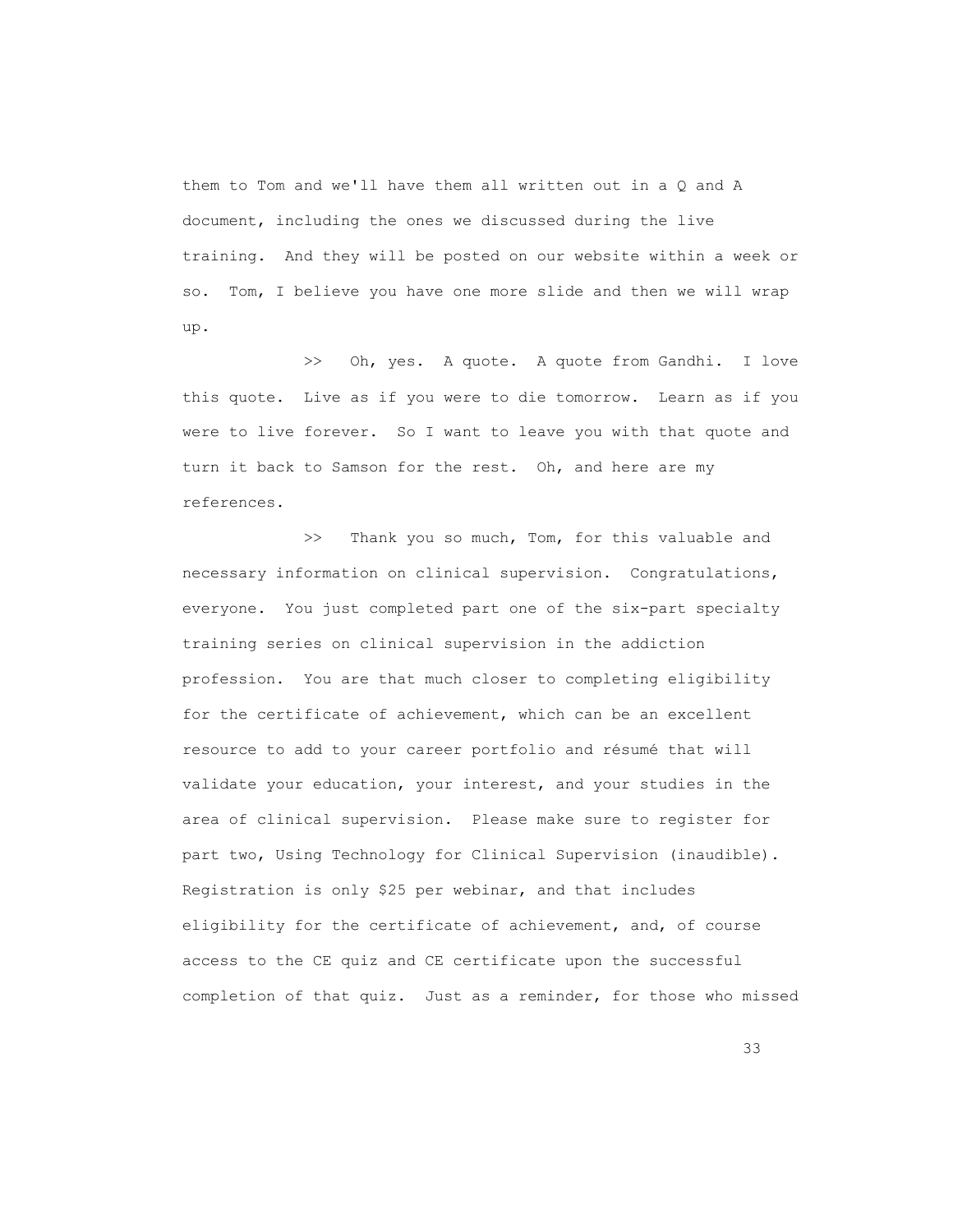our earlier instructions, this webinar is approved for one continuing education hour and our website contains a full list of accepting boards and organizations. To obtain your CE certificate for this course, please follow the steps you see on the slide here. Most importantly, remember, if you missed the password for access to the CE quiz for this training, no worries. You will be able to review the recording of this training for free to catch the password. And as a reminder, the password is one full word, it's all lower case, but it's revealed in three separate moments throughout this training. So, again, if you missed it, in about an hour, you'll get an e-mail from Go To Webinar, and you'll have an access to the recording, you can view the recording and fast forward so you can access the password for the CE quiz. If you have problems accessing this at any time, you can e-mail us (inaudible). Thank you to all of our NAADAC members for your continued membership. For those who are not yet members, please visit www.naadac.org/join and take a look at the benefits of becoming a member with us. If you're interested, you can always call us. Our phone number is on our website. Or you can e-mail us and that will send you directly to our membership service center. Thank you again, everyone, for participating in this webinar. And Tom, thank you for your valuable expertise on both this training and on the new clinical supervision workbook. Please visit our website to find out more about how to purchase